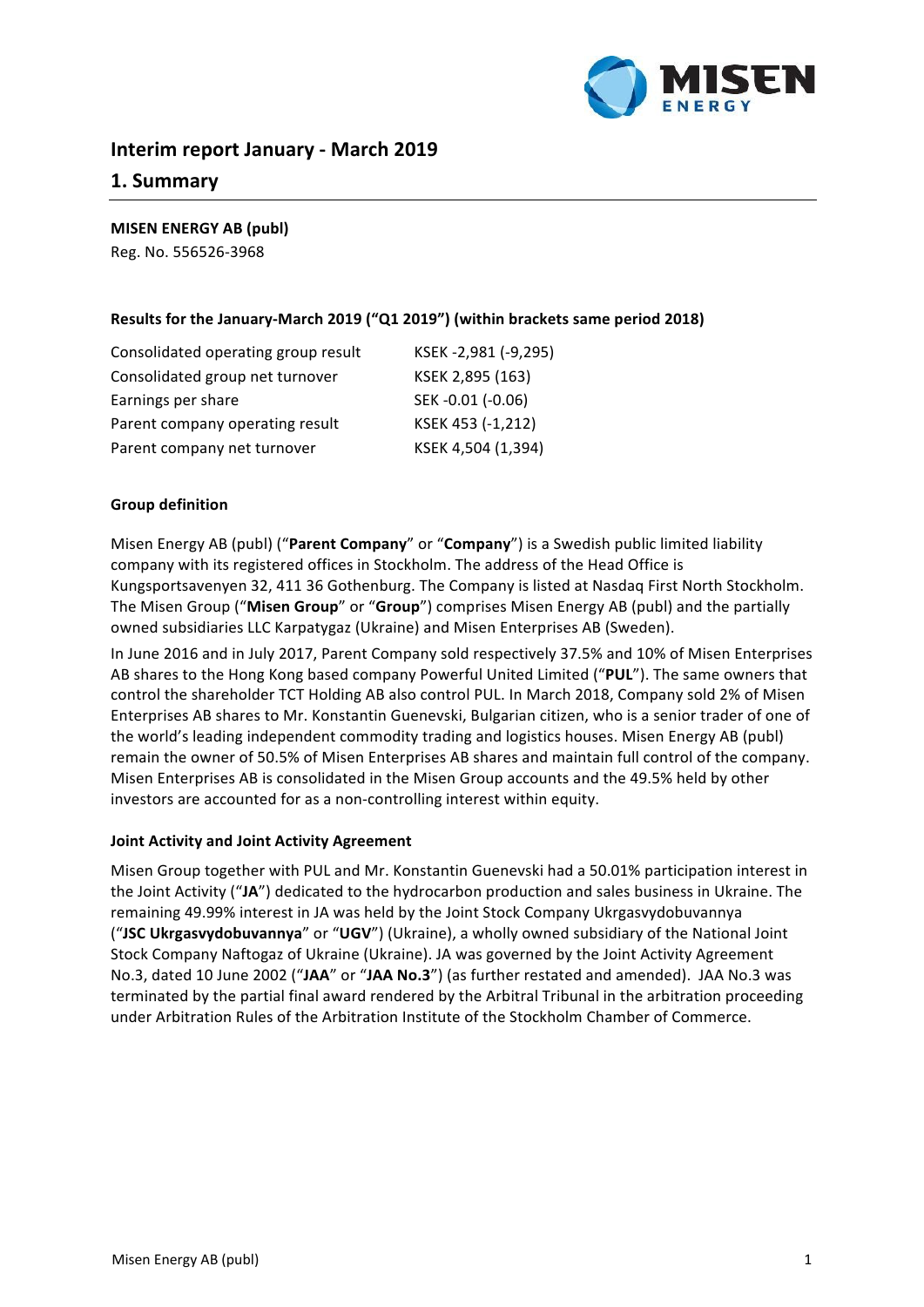# **2. Essential Events during the Q1 2019**

### **Accounting treatment of the Joint Activity**

Misen Enterprises AB and LLC Karpatygaz participate in an arbitration proceeding commenced by JSC Ukrgasvydobuvannya in August 2016 under JAA No.3 and vigorously defend the legitimate interests of their investors.

In accordance to the procedural timetable determined by the Tribunal, the disputing parties exchanged their positions. JSC Ukrgazvydobuvannya requested invalidation or, alternatively, termination of JAA No.3. Misen Enterprises and LLC Karpatygaz agreed with JSC Ukrgazvydobuvannya on termination of JAA No.3 and requested the Arbitral Tribunal to order JSC Ukrgazvydobuvannya to compensate for their share of the Joint Activity.

On 11 July 2018, the Arbitral Tribunal rendered a final partial award in the arbitration proceeding commenced under JAA in accordance to Arbitration Rules of the Arbitration Institute of the Stockholm Chamber of Commerce. This award is a final award on those issues that were decided at this stage of the proceeding. The Arbitral Tribunal fully rejected the JAA's invalidity arguments, as well as the overwhelming majority of JSC Ukrgasvydobuvannya's arguments concerning Misen Enterprises AB and LLC Karpatygaz alleged "breaches". In specific, final partial award acknowledges the following:

1. The Arbitral Tribunal has fully, unanimously and unequivocally dismissed all the claims submitted by JSC Ukrgasyydobuvannya in relation to alleged invalidity of the JAA. The Arbitral Tribunal found no corruption or collusion in the negotiation and approval of the JAA. The Tribunal did not establish any wrongdoing of present and/or former shareholders (beneficial owners) of Misen Enterprises AB and Karpatygaz LLC. Also, there was no wrongdoing of management of Misen Enterprises AB and Karpatygaz LLC. The JAA complied with all relevant Ukrainian legislation. Specifically, the Arbitral Tribunal found that there is no basis to conclude that the JAA breached Article 7(4) of the Pipeline Transport Law or public policy. The Arbitral Tribunal established that JSC Ukrgasvydobuvannya's well stock, that JSC Ukrgasvydobuvannya retained full rights to access and use its wells and there was no misappropriation of this of JSC Ukrgasvydobuvannya's property. Further, the Arbitral Tribunal has rejected claims of JSC Ukrgasvydobuvannya that the JAA breached the prohibition on the sale of gas other than to PJSC NJSC Naftogaz of Ukraine pursuant to Article 10 of the Law on the Functioning of the Gas Market.

Summarizing the Arbitral Tribunal findings on the above mentioned issues. Tribunal confirmed that the JAA is a legal and fully binding contract, which gave rise to substantial benefits for JSC Ukrgasvydobuvannya (notably the ability to commercialise its gas at higher, unregulated prices, the obligation of Misen Enterprises AB to ensure additional financing to implement the Joint Activity Programs, and the revenues earned by providing services to the Joint Activity under the Services Agreement). The JAA was concluded in the interests of JSC Ukrgasvydobuvannya, not contrary to its interests.

2. Performing their respective contractual obligations. Misen Enterprises AB and / or LLC Karpatygaz did not make any material breaches of the JAA, and, therefore, Arbitral **Tribunal has fully, unanimously and unequivocally dismissed all the claims submitted by JSC Ukrgasvydobuvannya to terminate the JAA on the ground that Misen Enterprises AB** and LLC Karpatygaz allegedly breached their contractual obligations. Specifically, the Arbitral Tribunal found that Misen Enterprises AB made no breach of its obligation to provide additional financing to implement the Joint Activity Programs; LLC Karpatygaz made no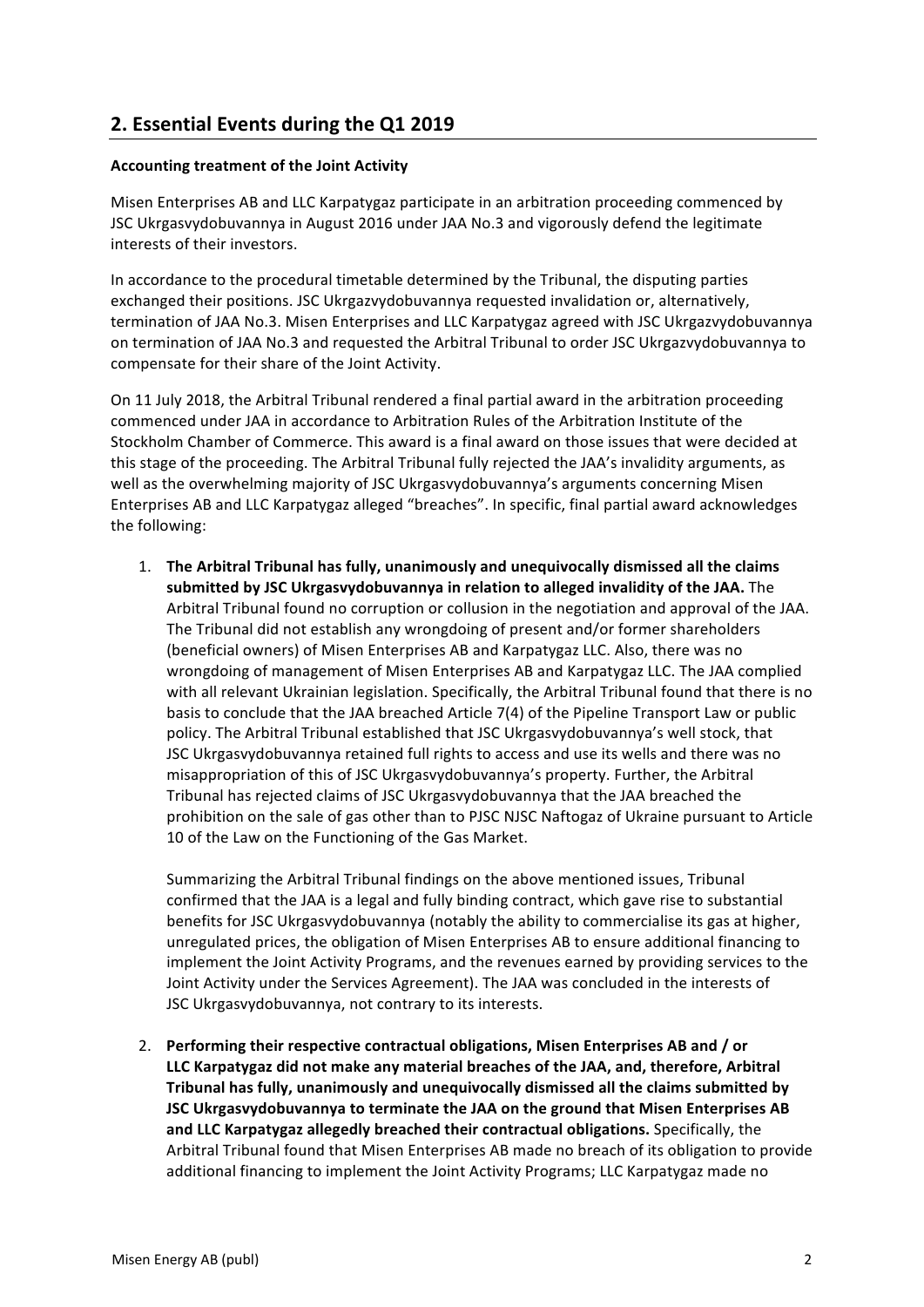breaches of the JAA by entering into any of the sale of gas agreements; there was no failure to contribute know-how to the Joint Activity; there were no unjustified "threats" to stop operation of certain booster compressor stations; LLC Karpatygaz had a right to enter into settlement agreements with respect to certain debts owed to the Joint Activity; and, finally, the Arbitral Tribunal declared that LLC Karpatygaz complied with its obligations under the JAA with respect to commissioning the booster compressor stations (including the major Khrestyshchenska BCS) and conducting repair works of the wells.

- 3. The only instance where the Arbitral Tribunal partially endorsed the position of **JSC Ukrgasvydobuvannya is the Tribunal's findings that Misen Enterprises did not meet its** obligation to make part of its contribution in the amount of approximately MUSD 8.5 by **31 December 2015 and that Karpatygaz was late under the JAA in equipping certain wells** with metering stations. However, the Arbitral Tribunal decided that these breaches, whether considered alone or together, cannot be characterised as substantially depriving JSC Ukrgasvydobuvannya of what it expected to receive when making the JAA and do not give right for JSC Ukrgasvydobuvannya to terminate the JAA. Moreover, while the Arbitral Tribunal indicated that a failure to make the remaining part of Misen Enterprises AB contribution may lead to making appropriate adjustments to the JAA participant's share of the joint property upon termination of the JAA, this does not result in the rescission of the parties' original agreement on the value of their contributions. Thus, the Arbitral Tribunal upheld that, as was contractually agreed, JAA entitled Misen Enterprises AB and LLC Karpatygaz to a 50,01 % share in the joint property.
- 4. However, since the 70% royalty imposed by the Government of Ukraine brought a material change in circumstances and it is no longer possible to achieve the purpose of the JAA, the Arbitral Tribunal concluded that the JAA must be terminated as of 11 July 2018 solely on **these grounds.** As previously reported, Misen Enterprises AB and LLC Karpatygaz agreed on termination of the JAA particularly on these grounds. Again, the Arbitral Tribunal has fully upheld Misen Enterprises AB and LLC Karpatygaz pleadings in this respect.
- 5. Therefore, the Arbitral Tribunal obliged Misen Enterprises AB, LLC Karpatygaz and **JSC** Ukrgasvydobuvannya to take all steps necessary and appropriate to give practical **effect to termination of the JAA.** The parties agree that, following termination, the Joint Activity's assets should be transferred to JSC Ukrgasvydobuvannya, with Misen Enterprises AB and LLC Karpatygaz receiving compensation for their interests in those assets. If after the final partial award the parties will not be able to agree on the valuation of Misen Enterprises AB, LLC Karpatygaz share, this issue will be decided by the Arbitral Tribunal in its final award.

JSC Ukrgasvydobuvannya, Misen Enterprises AB and LLC Karpatygaz agree that, following termination, the JA's assets should be transferred to JSC Ukrgasvydobuvannya, with Misen Enterprises AB and Karpatygaz LLC receiving compensation for their interests in those assets. The parties assigned LLC Karpatygaz, a former Operator under the JAA No.3 (as amended and restated), to facilitate transfer of the JA's assets to JSC Ukrgasvydobuvannya. The Arbitral Tribunal shall decide on compensation for the assets of Misen Enterprises AB and LLC Karpatygaz in Joint Activity.

Misen Enterprises AB, LLC Karpatygaz and JSC Ukrgazvydobuvannya agreed on a schedule for the second phase of the ongoing arbitration proceeding. JSC Ukrgazvydobuvannya filed its submission in March 2019.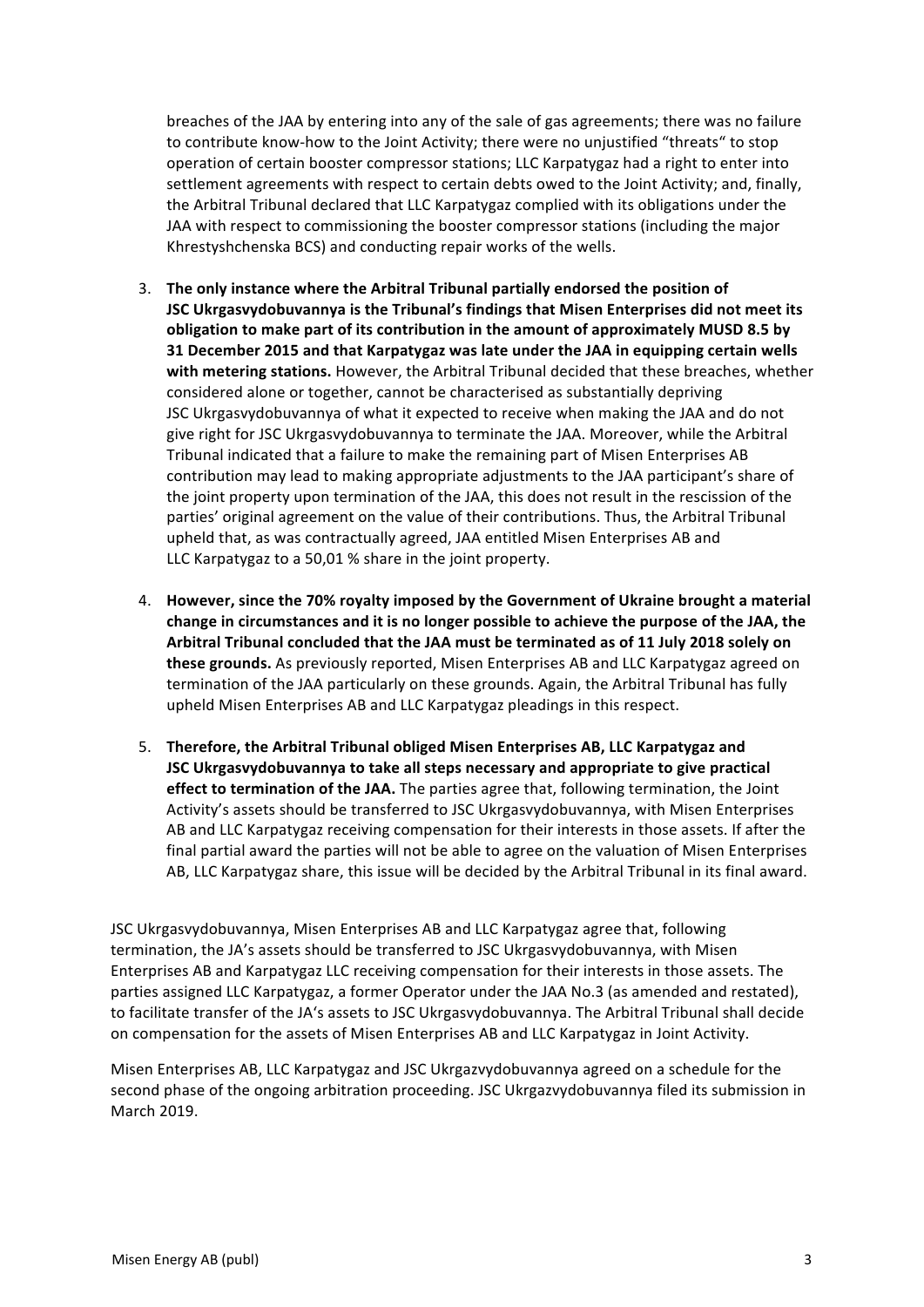Given that the Arbitral Tribunal rendered a final partial award to terminate the JAA No. 3, the Company believes that control over the specific assets owed by JA no longer exists when preparing the interim report for the Q1 2019. Control is required to consolidate the assets as well as the future results of the JA in the Group accounts.

The claims against JSC Ukrgazvydobuvannya may not be accounted for as an asset in the Group financial statements as the outcome of the arbitration proceeding in relation to compensation for Misen Enterprises AB and LLC Karpatygaz for their share in JA is still uncertain at the date of this report.

The accounting treatment and book value do not purport to reflect the value of the claims of Misen Enterprises AB or LLC Karpatygaz for compensation arising from the termination of JAA No.3. Nor does this accounting treatment imply in any respect any waiver of any claim submitted by Misen Enterprises AB and LLC Karpatygaz in the arbitration proceeding under JAA No.3 or any other right of Misen Group. Misen Enterprises AB and LLC Karpatygaz continue to defend the legitimate interests of their shareholders and seek compensation for their share in the Joint Activity from the termination of JAA No.3.

Under JAA No.3 Misen Group operated solely in Ukraine.

For further information, please also refer to chapter Essential events after the end of the Q1 2019.

## **Financing of the Group's Swedish operations**

In November 2018, Misen Energy AB (publ) signed the Financing Agreement with Powerful United Limited (PUL) for the maximum sum of up to 12 million Euros. The Agreement obliges PUL to provide financing for the Swedish operation and an arbitration proceeding commented by JSC Ukrgazvydobuvannya under Arbitration Rules of the Arbitration Institute of Stockholm Chamber of Commerce in July 2016 against Misen Enterprises AB and LLC Karpatygaz.

Under the Financing Agreement, PUL agreed to provide financing on a non-recourse, unsecured and unguaranteed basis. Misen Energy AB (publ) agreed to pay 20 % of any final settlement of the arbitration claim to PUL. Such fee shall only become payable upon a final settlement of the arbitration claim. If Misen Energy AB (publ) does not achieve success in the arbitration proceeding, PUL shall not be entitled to any fee.

Misen Energy AB (publ) will continue to have a complete control over the arbitration proceeding and have the right to settle with JSC Ukrgazvydobuvannya, discontinue proceeding, pursue the proceeding to trial and take any action Misen Energy AB (publ) considers appropriate to enforce a final award.

During Q1 PUL has provided additional financing for the arbitration proceeding and the operations of the Swedish companies.

### **Pre-trial Investigations in Criminal Cases**

The pre-trial investigations in criminal cases commenced by the General Prosecutor Office of Ukraine respectively in 2014 and 2017, as supplemented with the JSC Ukrgasvydobuvannya's criminal complaint dated 5 September 2016 and JSC Ukrgasvydobuvannya's motion and notice of commitment of criminal offence dated 21 and 22 February 2017, were ongoing as of the date of this report.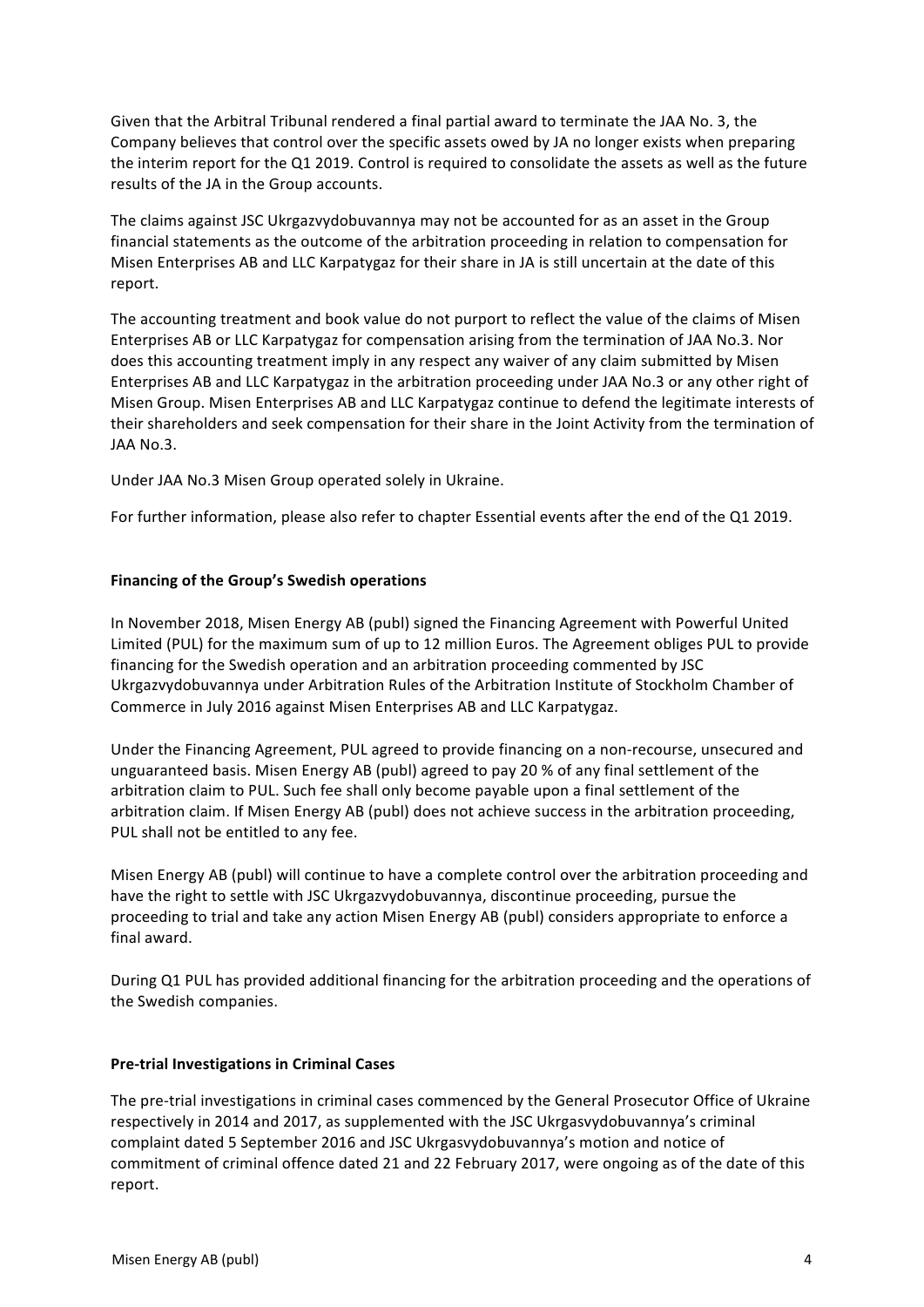In September 2017, JSC Ukrgasvydobuvannya submitted another criminal complaint to the National Anticorruption Bureau of Ukraine (thereafter as "NABU"). In September 2017, NABU finished its pretrial investigation and submitted a claim to the Commercial Court of Kiev. NABU requested the court to invalidate the Amendment No.4 to the JAA No.3 and the agreement for the provision of services on production, collection, treatment and transportation of natural gas, oil and gas condensate that LLC Karpatygaz concluded with JSC Ukrgasvydobuvannya in April 2011. The court instituted a legal proceeding in October 2017. The preparatory hearings were held in May-August 2018. The Court dismissed jurisdictional objections raised by Misen Enterprises AB and LLC Karpatygaz and moved the case to the consideration phase of the legal proceeding.

The consideration phase of the legal proceeding commenced by NABU was commenced in October 2018. The hearing was held on 22 October 2018 as a result of which Kyiv Economic Court dismissed a claim what regards, among other issues, invalidation of JAA in its entirety. NABU and JSC Ukrgasvydobuvannya appealed against the decision.

LLC Karpatygaz and Misen Enterprises AB consider the criminal allegations to be ungrounded and deny them in their entirety. Misen's position is that the Arbitral Tribunal had the exclusive jurisdiction to determine validity of JAA No.3.

For further information, please also refer to chapter Essential events after the end of the Q1 2019.

### **Contribution to the JA**

Following termination of the JAA No. 3, Misen Enterprises AB considers that no further contributions can be made under JAA No.3. The liability regarding the remaining contribution, previously accounted for in Misen Group, has been reversed as a part of the deconsolidation of JA as of 31 December 2017.

### **Operations in the JA during Q1 2019**

#### **Production report**

The table below sets forth the *accumulated reported production* indicators attributable to the JA for the specified periods:

|                    | Q1 2019 | Q1 2018                  | Q1 2017                  | Q1 2016 | Q1 2015                  | Q1 2014 |
|--------------------|---------|--------------------------|--------------------------|---------|--------------------------|---------|
| Natural Gas (mmcm) | -       | $\overline{\phantom{0}}$ |                          | 164     | 153                      | 174     |
| Gas Condensate     |         | $\overline{\phantom{a}}$ |                          |         |                          |         |
| (ktons*)           |         |                          |                          | 7.9     | 6.9                      | 8.1     |
| Oil (ktons)        |         | $\overline{\phantom{0}}$ | $\overline{\phantom{a}}$ | 1.6     | 2.4                      | 5.7     |
| LPG (ktons)        |         | $\overline{\phantom{0}}$ |                          | 3.9     | $\overline{\phantom{0}}$ |         |

Since December 2016 and before the Arbitral Tribunal rendered a final partial award to terminate JAA No.3, JSC Ukrgasvydobuvannya continued, as Misen Energy AB (publ) believes, manifestly unlawful actions and refused to provide services in respect to production, collection, treatment and transportation of hydrocarbons to JA (see below "Sale of Hydrocarbons"). Due to this the production of hydrocarbons attributable to JA was zero. Misen Enterprises and Karpatygaz believe that they are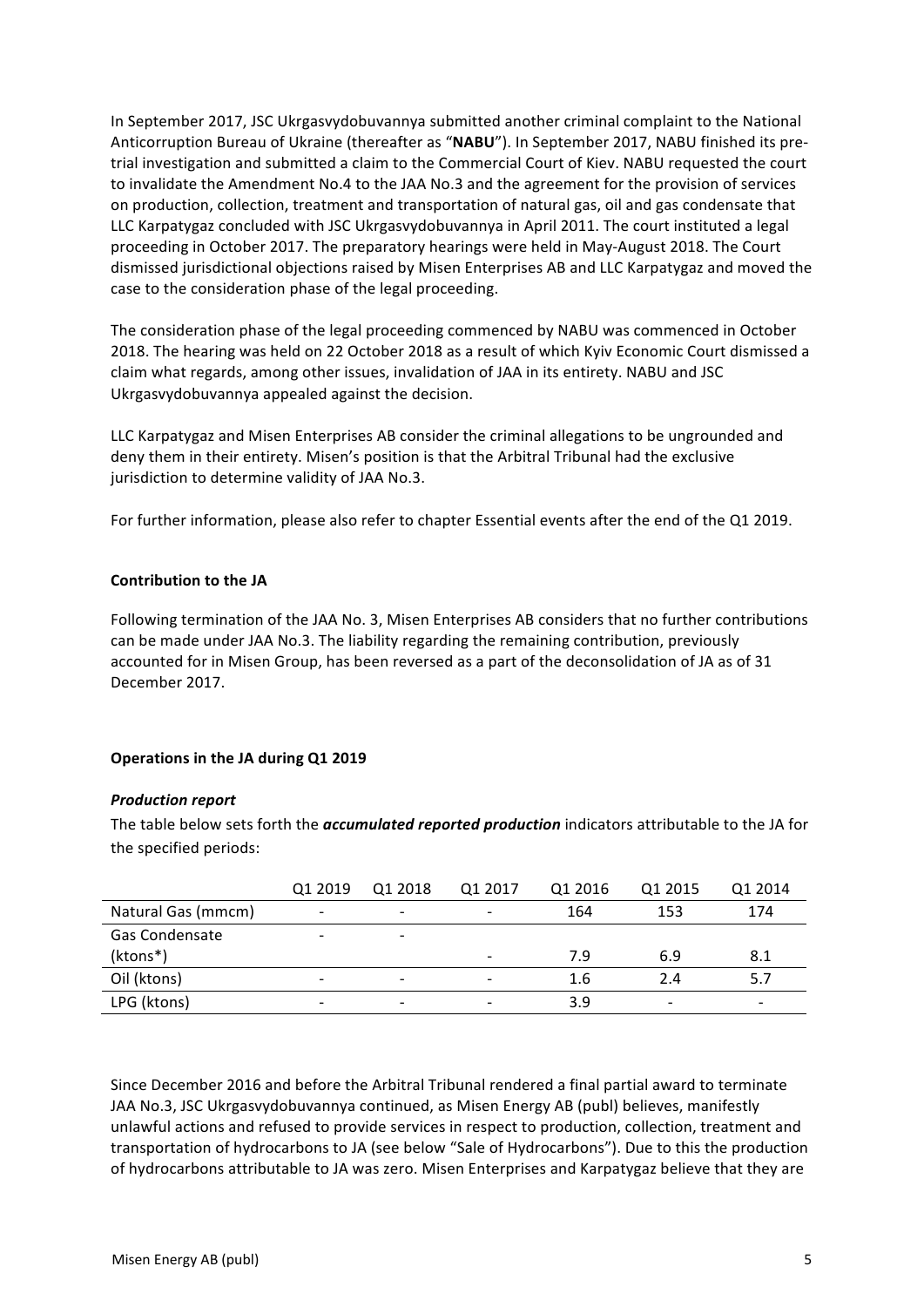entitled to their share of hydrocarbons attributable to JA since December 2016 until termination of JAA No.3 (since June 2017 excluding incremental production of natural gas from leased Booster Compressor Stations ("**BCSs**")). This issue will be decided by the Arbitral Tribunal in the ongoing arbitration proceeding.

During Q1 2019 the production was at zero level due to termination of JAA.

### *Agreement with Solar Turbines CIS LLC*

In June 2013, Karpatygaz in its capacity as Operator of the Joint Activity and Solar Turbines CIS LLC entered into an agreement for equipment maintenance services (as further amended). Solar Turbines CIS LLC rendered the agreed services, however the Joint Activity did not pay for the services mainly due to the halted operations of the Joint Activity. As of 31 March 2019, outstanding debt to Solar Turbines CIS LLC amounted to KUSD 771.7 (KSEK 7,169.8). Misen Enterprises, Karpatygaz and JSC Ukrgasvydobuvannya discuss settlement of the debt to Solar Turbines CIS LLC. Under JAA the parties are joint and several liable. Thus, all parties are liable under this agreement. This obligation is included as a contingent liability.

### *Operation of the Booster Compressor Stations*

In early 2016, the JAA's participants agreed on a lease of the Khrestyschenska BCS to JSC Ukrgazvydobuvannya. UGV had operated this BCS for its sole benefit and paid the corresponding fuel gas costs acquired during the lease period since 1 January 2016 until termination of JAA No.3. The payments under agreements should be made proportionally to all participants by UGV.

In addition, given UGV's refusal to allocate the power supply costs as well as the JA's unavailability to sell hydrocarbons, in May 2017 the Joint Activity leased the remaining six BCSs to JSC Ukrgazvydobuvannya. In May 2018 the Lease Agreements, including Khrestyschenska BCS, were renewed. In accordance to the lease agreements, JSC Ukrgazvydobuvannya covered all the costs related to operation of the BCSs.

JSC Ukrgasvydobuvannya failed to make the lease payments to JA under the signed lease agreement, except the amount paid to JSC Sberbank and to be set off against future liabilities under renewed lease agreements. The monthly lease income amounted to approximately MUAH 18 (MSEK 6) including VAT, while the outstanding receivables amounted to MUAH 224 (MSEK 76) including VAT as of date the Arbitral Tribunal rendered a final partial award to terminate the JAA No.3. Despite the fact that JSC Ukrgasvydobuvannya failed to make lease payments according to the agreements, JA has made VAT payments until termination of JAA No.3.

During the term of lease agreements, JSC Ukrgasvydobuvannya sent to LLC Karpatygaz, as the Operator of JAA No.3, more than 100 set-off notices seeking to offset its lease payment against the alleged payments that LLC Karpatygaz should have made to UGV. LLC Karpatygaz objected all the claims and initiated court proceedings in Ukrainian courts to invalidate the set-off notices.

Misen Enterprises AB and LLC Karpatygaz believe that starting from 11 July 2018, when the Arbitral Tribunal rendered a final partial award to terminate the JAA No.3, the lease agreements ceased to exist. As of 31 March 2019, Misen Enterprises, LLC Karpatygaz and JSC Ukrgasvydobuvannya reached no agreement what regards operation of the booster compressor stations and the related costs.

### **Subsoil use charge**

As previously reported, due to the 70% subsoil use charge applicable to JA, in October 2015, the Company submitted a notice of investment dispute to the Government of Ukraine in accordance to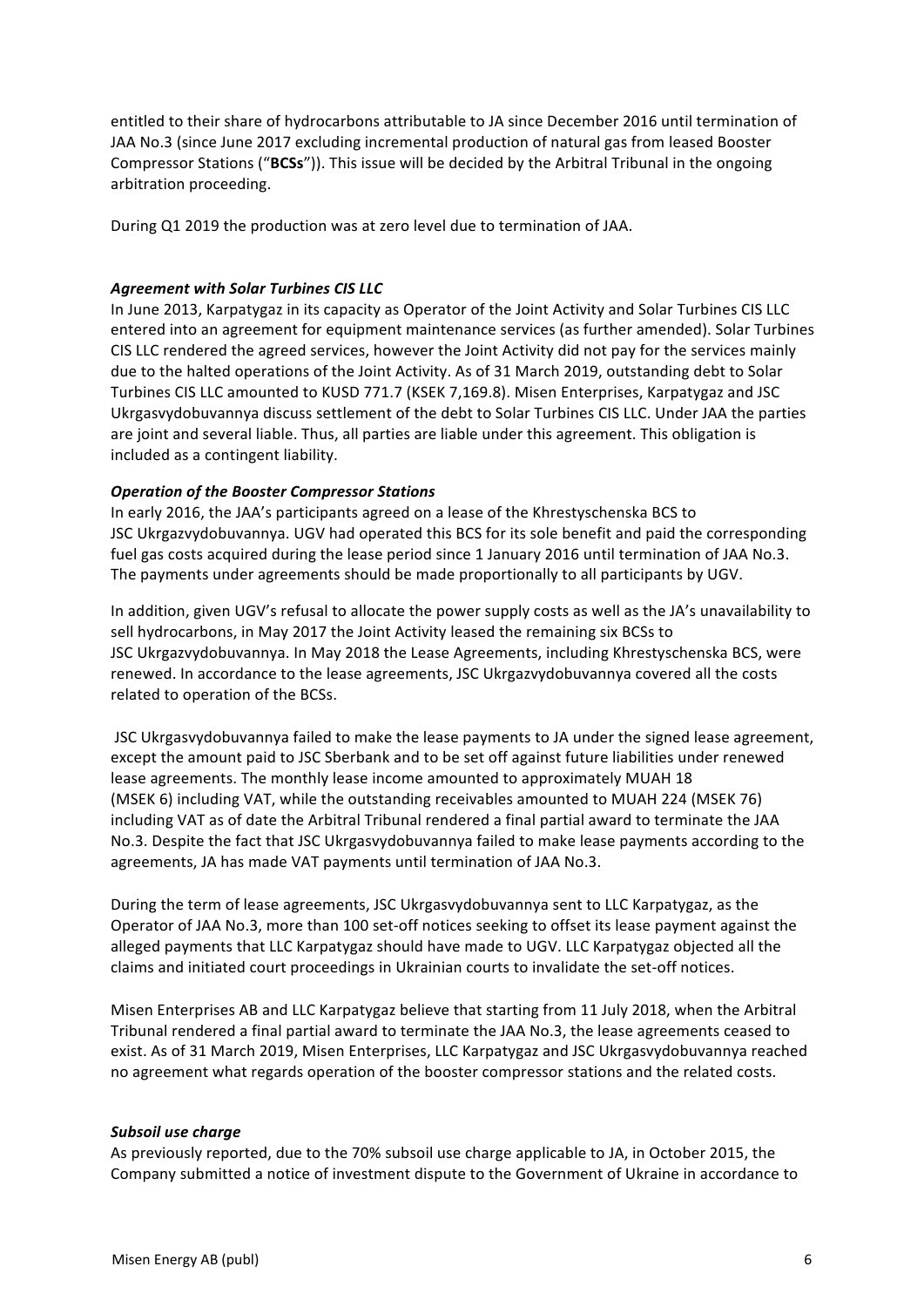the Agreement between the Government of the Kingdom of Sweden and the Government of the Ukraine on the Promotion and Reciprocal Protection of Investments.

The Government of Ukraine continued to impose the exorbitant subsoil charge for the Joint Activity until termination of JAA No.3 on 11 July 2018. Up until termination of the JAA No.3 on 11 July 2018, the Company reached no amicable resolution of the dispute with the Government of Ukraine.

Misen Energy AB (publ) reserves all its rights in this respect.

#### **Tax payments in Ukraine**

Since 2011, JA and its participants have contributed to Ukraine KUAH 11,174,511 (adjusted KSEK 5,243,935) as subsoil use charge, value added tax and corporate profit tax. Despite termination of JAA No.3 on 11 July 2018 JA is still registered as taxpayer with tax authorities of Ukraine. Since 11 July 2018 JA paid KUAH 4,098 (KSEK 1,300) in VAT related to the lease services till 11 July 2018 (please see section Operation of the Booster Compressor Stations).

### **Sale of hydrocarbons**

From January until termination of the JAA No.3 on 11 July 2018, JSC Ukrgasvydobuvannya continued, as the Company believes, manifestly unlawful actions and refused to provide services in respect of production, collection, treatment and transportation of hydrocarbons to JA.

In 2016, LLC Karpatygaz, in its capacity as Operator of the Joint Activity, commenced a court proceeding and requested the court to order JSC Ukrgasvydobuvannya to provide services in respect of production, collection, treatment and transportation of hydrocarbons to the JA. The court obliged UGV to provide the respective services, however JSC Ukrgazvydobuvannya appealed against the ruling. The Appeal Court maintained the decision of the first instance court. Subsequently, JSC Ukrgasvydobuvannya filed a cassation appeal with the Supreme Economic Court of Ukraine. In November 2017, the Supreme Court of Ukraine reversed decisions of lower courts and returned the case for reconsideration in a new circle.

In addition, LLC Karpatygaz commenced another court proceeding and requested the court to order JSC Ukrgazvydobuvannya to deliver hydrocarbons produced by JA during the period from December 2016. The court obliged JSC Ukrgasvydobuvannya to deliver hydrocarbons to the Joint Activity. It also dismissed JSC Ukrgasvydobuvannya's counterclaim against JA regarding reimbursement of debt and penalties under the services agreements. JSC Ukrgasvydobuvannya appealed against this court ruling.

In December 2017, the proceedings in both cases were halted until the final court ruling on case initiated by NABU, as described in the section "Pre-trial Investigations in Criminal Cases" above.

#### *Investment program report*

Due to financial constraints imposed by the increased subsoil use taxation as well as JSC Ukrgasvydobuvannya, as the Company believes, manifestly unlawful actions, since 2017 Misen Group almost completely halted investments into the development program of JA.

Since 2011 and until termination of JAA No.3, the Company has reached the following major milestones:

- at 86 wells repair works using the most up-to-date technical solutions were undertaken,
- 70 wells were commissioned.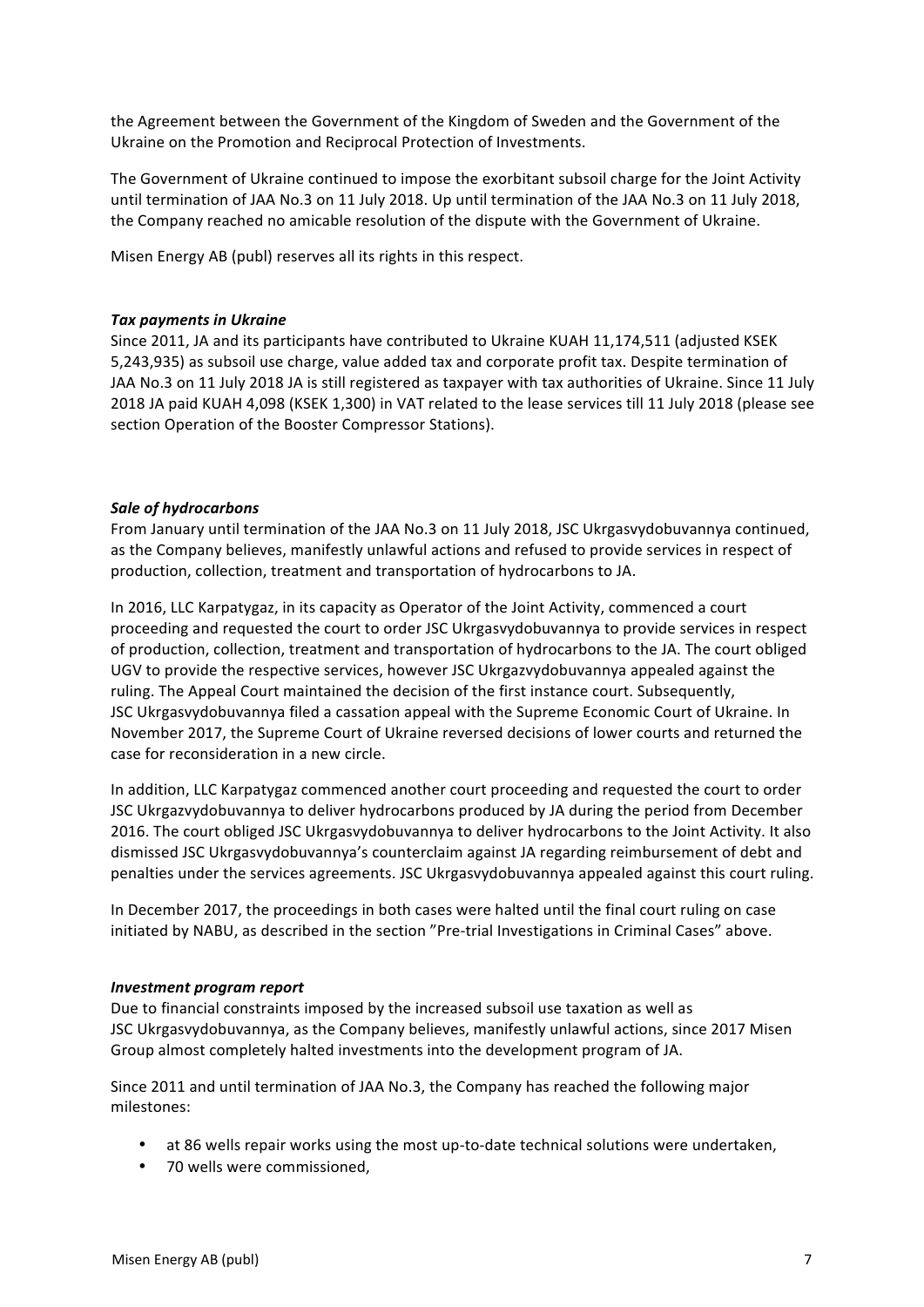- 7 BCSs from 11 were commissioned including Khrestyschenska, the largest in Ukraine,
- 4 BCS were at the final stages of construction.

## *Court proceedings against Center of Financial Leasing LLC (previously Sberbank Leasing)*

### *Court proceeding in Case No. 910/21720/15*

In 2015, LLC Sberbank Leasing Ukraine ("Sberbank Leasing" later as Financial Leasing Center) initiated the court proceeding against JSC Ukrgasvydobuvannya, LLC Karpatygaz and Misen Enterprises AB seeking to enforce the contract and recover penalties. Sberbank Leasing claims that JA failed to deliver the equipment within the terms of the contract and, therefore, Sberbank Leasing is entitled to recover penalties. Contrary to this, LLC Karpatygaz claims that the Joint Activity could suspend delivery of the equipment and, therefore, the Joint Activity has committed no violations. In October 2016, the Supreme Economic Court of Ukraine voided the verdicts of lower courts. The Ukrainian courts considered the case in a new circle. In February 2017 Sberbank Leasing changed its claims seeking now to recover USD 37,219,502 (SEK 332,135,819) of advance payment and UAH 352,987,638 (SEK 112,672,595) as foreign exchange losses and fines. In March 2017, Sberbank Leasing was renamed to Financial Leasing Center following by the change of owners. In September 2017, the Supreme Economic Court of Ukraine again sent the case for reconsideration in a new circle. Consideration of the case is now pending at Kyiv Economic Court. In October 2017 Kyiv Economic Court engaged the Specialized Anti-Corruption Prosecutor's Office.

In June 2018, Kyiv Economic Court ruled to halt the proceeding until the court finally decides on the claims brought by NABU. Financial Leasing Center appealed against the ruling of Kyiv Economic Court in June 2018.

In July 2018 Kyiv Economic Court of Appeal upheld the decision taken by Kyiv Economic Court.

## Court proceeding in Case No. No. 910/24412/16

In December 2016, Sberbank Leasing initiated another case against JSC Ukrgasyydobuvannya, LLC Karpatygaz and Misen Enterprises AB seeking to recover UAH 1,397,704,127 (SEK 472,013,070). Financial Leasing Center claims that the Joint Activity failed to deliver the equipment within the terms of the contract and thereby Financial Leasing Center was deprived of profit under the leaseback agreement. In June 2017, Financial Leasing Center filed additional claim to recover USD 10,170,581 (SEK 94,494,004) of lost profit. Kyiv Economic Court resolved to recover only UAH 237,507,020 (SEK 80,207,546) of lost profit.

On 15 May 2018, Kyiv Economic Court of Appeal engaged NABU as a third party to the proceeding.

In June 2018 the judge of Kyiv Economic Court recused himself based on the request of Financial Leasing Center.

On 13 August 2018, Kyiv Economic Court of Appeal upheld the decision of the first instance court and resolved to recover UAH 237,507,020 (SEK 80,207,546) of lost profit and UAH 9,856 (SEK 3,328) of court costs to Financial Leasing Center. This decision was subject to an immediate enforcement.

LLC Karpatygaz challenged the decision in the Supreme Economic Court of Ukraine. On 30 August 2018 Supreme Economic Court of Ukraine ruled to halt enforcement of ruling of Kyiv Economic Court of Appeal until it will be reconsidered according to cassation procedure.

The hearing was held on 27 February 2019. Supreme Economic Court partially upheld cassation appeals of JSC Ukrgasvydobuvannya, LLC Karpatygaz and Misen Enterprises AB and annulled rulings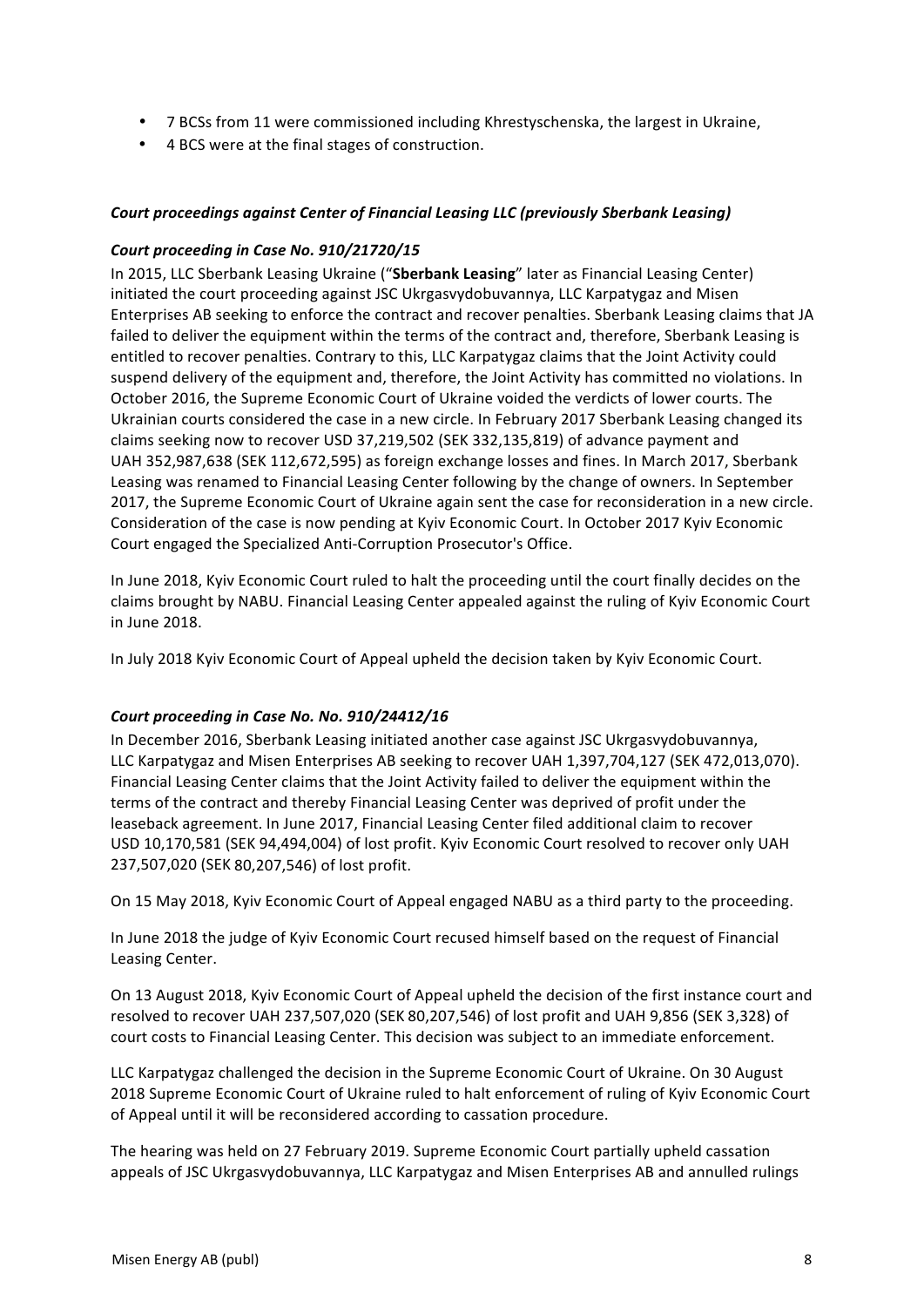of lower instance courts. The Court send Financial Leasing Center's claim to recover lost profits for a retrial to a court of first instance.

Misen and Karpatygaz consider that all the claims are unlawful and believe that final court decision will abolish the decisions of lower courts.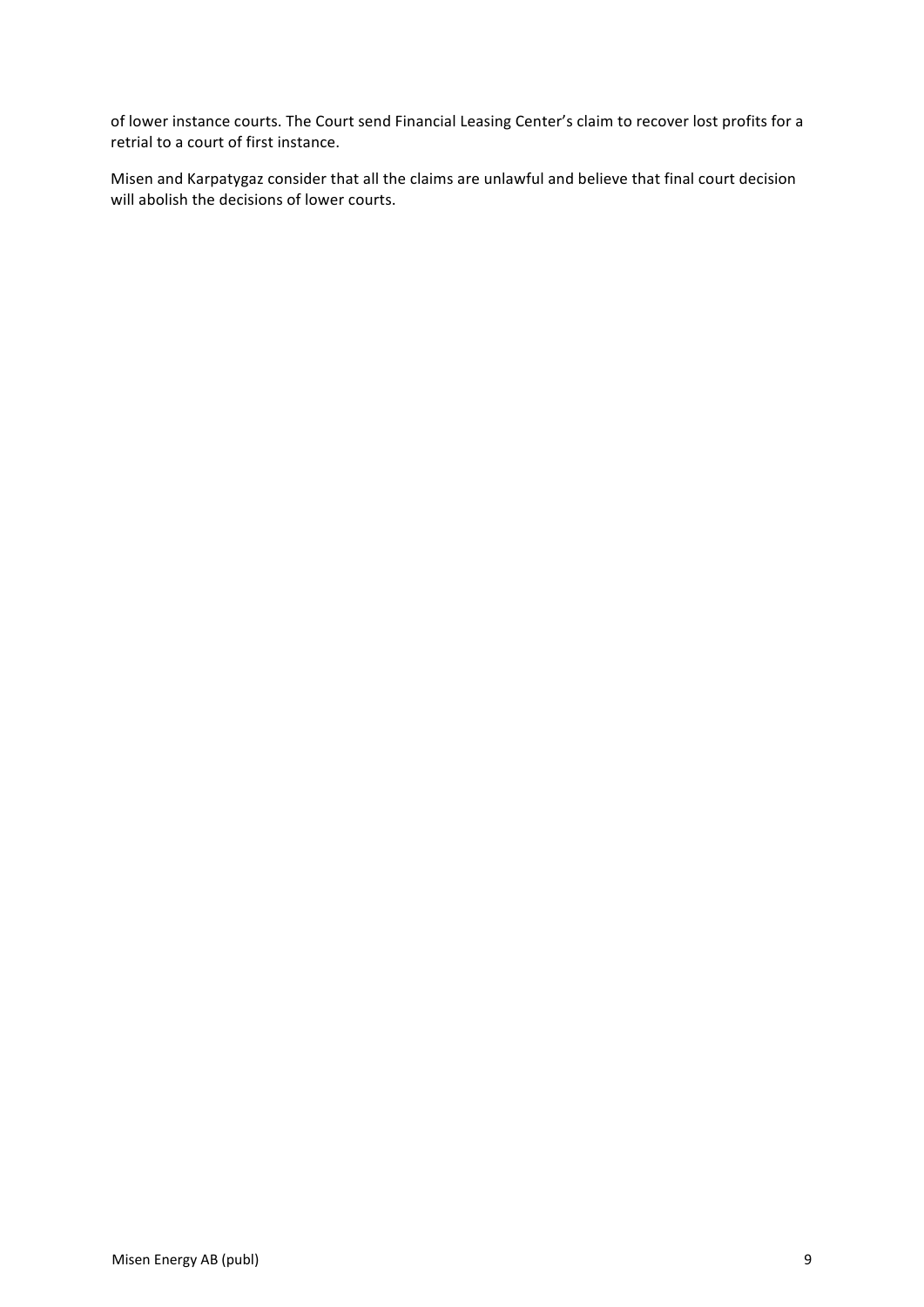### **Essential events after the end of the 12M 2018**

### *Ongoing arbitration under JAA No.3*

JSC Ukrgazvydobuvannya requested the Arbitral Tribunal, among other issues, to significantly reduce participation share of Misen Enterprises AB and LLC Karpatygaz in JAA No.3 and to award compensation of damages that JSC Ukrgazvydobuvannya allegedly suffered due to non-fundamental breaches of JAA No.3. Misen Enterprises AB and LLC Karpatygaz shall file their submission by 3 June 2019. The hearing shall take place in July 2019.

### Court proceeding in Case No. 910/18439/17 (National Anticorruption Bureau of Ukraine)

The hearing was held on 21 May 2019. The North Economic Court of Appeal dismissed appeal claims submitted by NABU and UGV. The Court upheld the decision of the first instance court. Under Ukrainian law, NABU and UGV has a right to appeal against the decision of the North Economic Court of Appeal.

### Court proceeding in Case No. 910/24412/16 (Financial Leasing Center LLC)

The Court suspended consideration of the case until 5 September 2019.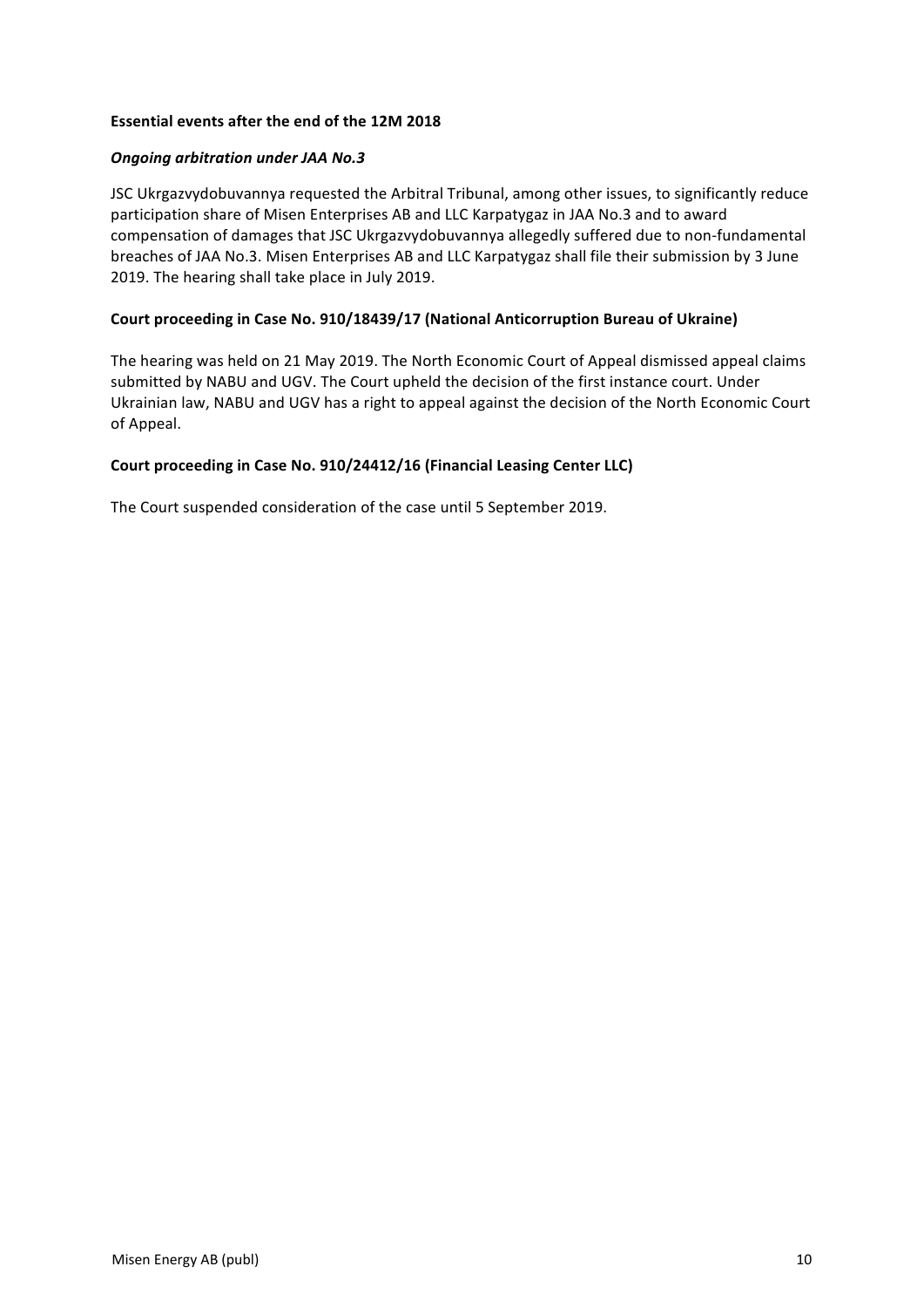# **3. Results – the Misen Group and the Company**

Misen Group net turnover for Q1 2019 was KSEK 2,895 (KSEK 163) and the Parent Company net turnover for this period was KSEK 4,504 (KSEK 1,394).

In Q1 2019 loss after financial items for the Misen Group was KSEK -4,442 (KSEK -9,299) the Parent Company profit after financial items made up KSEK 527 (loss of KSEK -729).

Since 31 December 2017, JA is no longer consolidated into the accounts of Misen Energy since control ceased to exist. JAA No.3 was terminated on 11 July 2018.

In Q1 2019, due to termination of JAA, the production of hydrocarbons attributable to JA was zero (zero level during the same period 2017 due to violation by JSC Ukrgazvydobuvannya of JAA).

### **Financial assets and liabilities**

As of date of termination JAA, JA has KUAH 168,779 (KSEK 56,998) of written off bad debts. The subsidiary LLC Karpatygaz, as the Operator of JA, is engaged in constructive negotiations with the debtors. The settlement of these outstanding obligations is also sought through the court proceedings in Ukraine.

The fair value of the financial assets and financial liabilities is estimated to be equal to the carrying value.

#### **Contingent liabilities**

As of 31 March 2019, Misen group contingent liabilities amounted to KSEK 28,594 (KSEK 27,027 as of 31 December 2018), the change is mainly explained by the UAH appreciation.

As described above, the Group is also involved in two court proceedings with Sberbank Leasing (Court proceeding in Case No. 910/21720/15 and Court proceeding in Case No. No. 910/24412/16). The outcome of these court proceedings is uncertain at the date of this report.

#### **Cash position**

As of 31 March 2019, the cash balance of the Misen Group was KSEK 16 (KSEK 5,059). The cash flow from operations after changes in working capital for 12M 2018 was KSEK -33 (KSEK -7,252).

#### **Capital expenditure**

The Misen Group's capital expenditure on equipment for gas production in Ukraine related to the JA activity during Q1 2019 was at zero level due to deconsolidation as described above.

#### **Amendments to the tax code**

As reported in previous reports, as of 1 January 2015 Ukrainian Parliament adopted amendments to the tax code. According to the adopted amendments, Joint Activities are not corporate profit tax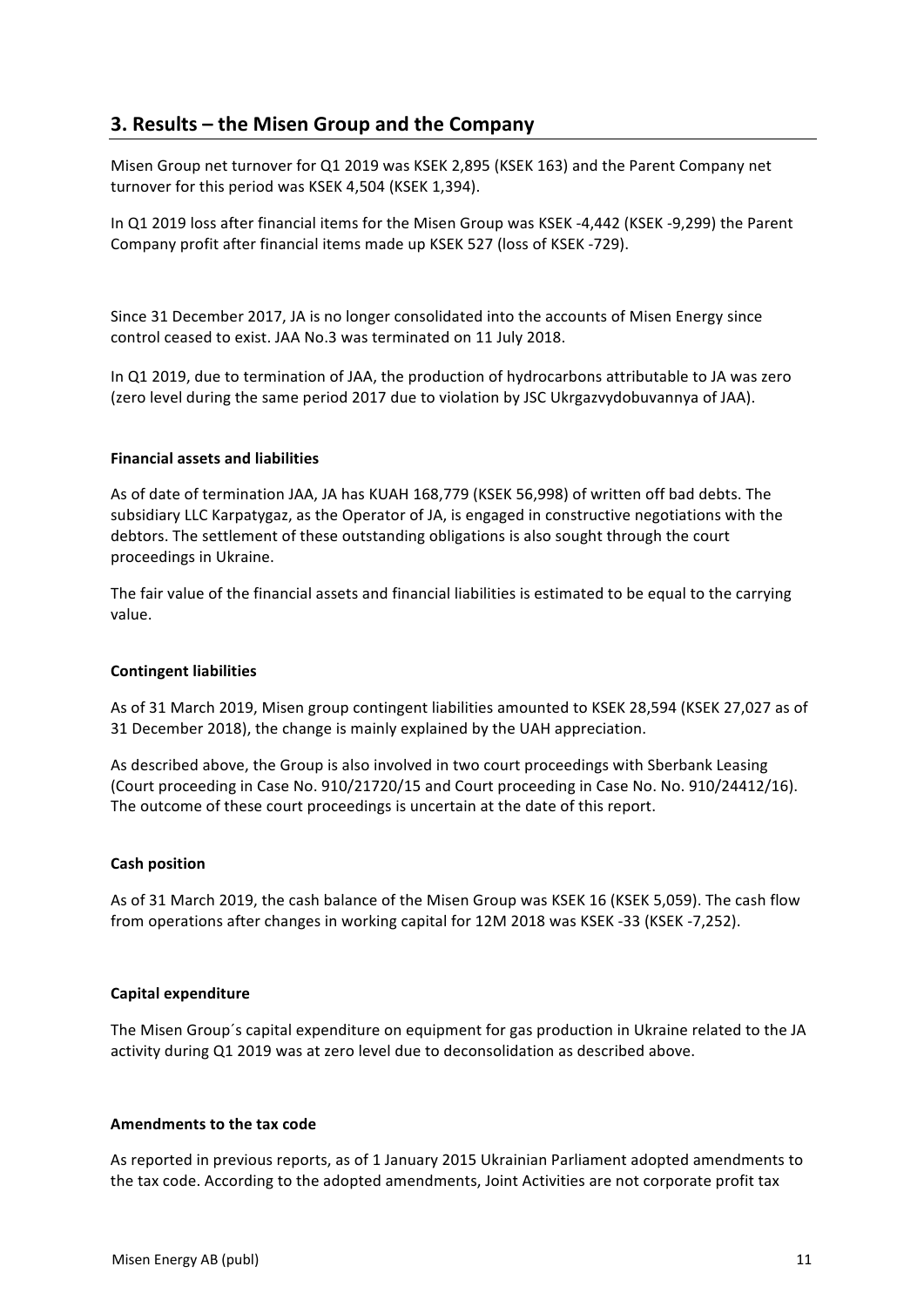("CPT") payers starting from 2015. Instead, Joint Activities' operators are liable to pay income taxes on behalf of the participants. In December 2015 Ukrainian Parliament adopted additional amendments to the tax code. According to these amendments the CPT return is submitted within 40 days after the end of reporting period on a quarterly basis. The CPT obligations are based on the tax returns for the previous quarter and are paid within 10 days after submission of the return.

In this report it has been assumed that Misen Group with regard to the taxes related to JA will be tax payer according to Ukrainian legislation based on the presumption that it has operating activities within the country. Joint operations such as the JA in Ukraine have no clear definition in the Swedish Tax Legislation. JA has in the tax returns of Misen Enterprises since 2015 been treated as a foreign legal entity taxed by the participants (Sw. *I utlandet delägarbeskattad juridisk person*). This report has been prepared on the assumption that the income in the JA accrued before 1 January 2015 will not be subject to the Swedish tax, that the holding in the JA is considered as business-related shares (Sw. *näringsbetingade aktier*) until 31 December 2014 and that the Ukrainian income tax may be deducted from Swedish income tax.

After the sale of 49.5% of the shares in Misen Enterprises AB the Parent Company can no longer utilize the tax losses carried forward through group contribution from Misen Enterprises AB.

Despite termination of JAA No.3 on 11 July 2018 JA is still registered as taxpayer with tax authorities of Ukraine and obliged to pay taxes according to the Tax Code if such obligations will arise.

### **Expected future development of the Company and going concern**

As described earlier in this report, the participants of the JAA No.3 have confirmed their agreement to terminate the JAA No 3 on 24 January 2018 and the JAA No.3 was terminated on 11 July 2018. Due to this fact, JA can no longer be considered a going concern. The value of the net assets and the size of the any compensation entitled to the Group as a consequence of the termination of JAA No.3 is uncertain at the date of this report. To account for an asset in accordance with IFRS the asset needs to be virtually certain which is not the case as the size of any compensation is dependent on the outcome of the arbitration.

For the remaining operations of the Group a long-term financing agreement with PUL was signed 21 November 2018. Group accounts are therefore prepared based on the going concern assumption.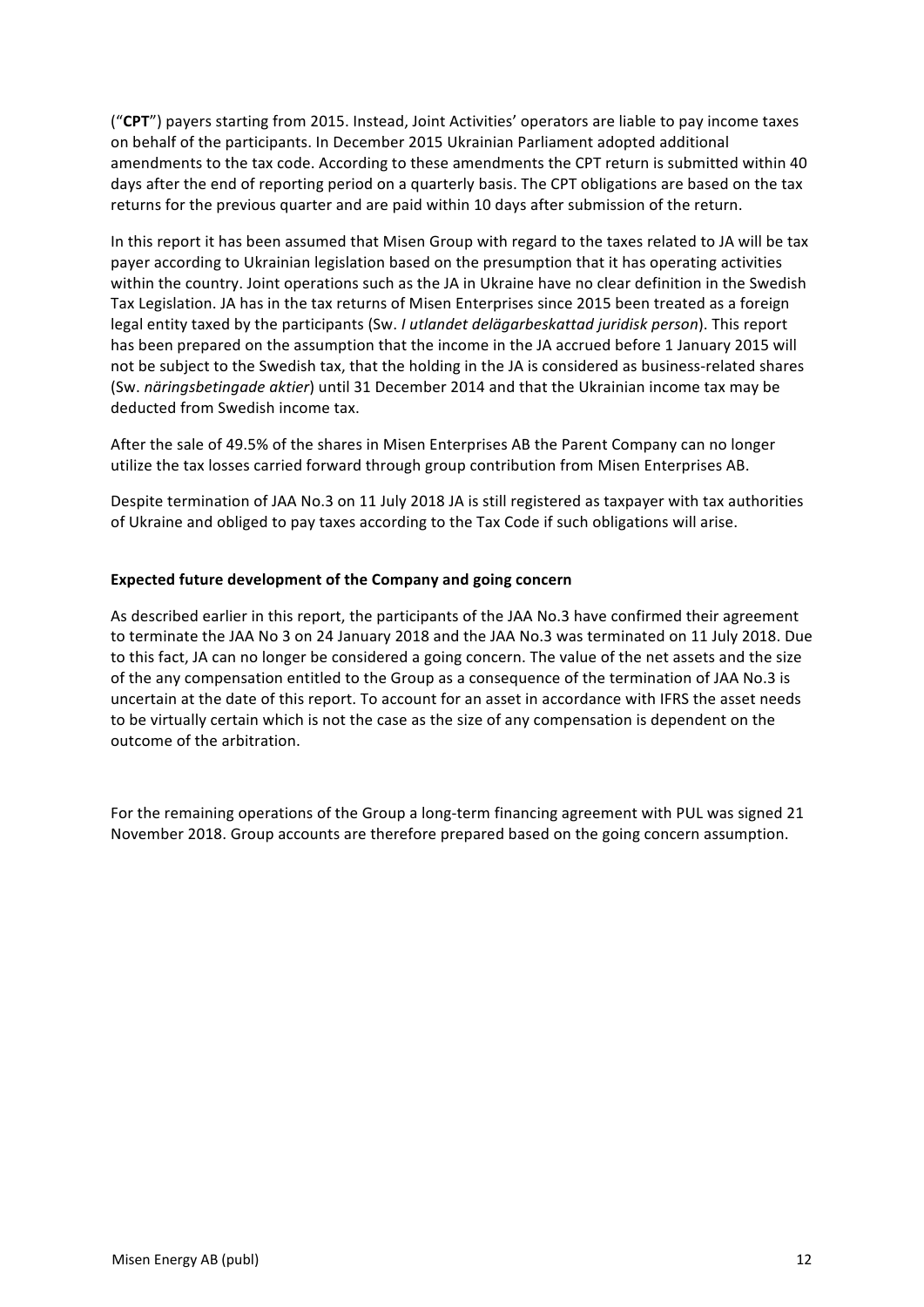### **Sector information - the Misen Group**

The Misen Group operational activities are located in Ukraine. Solely administrative issues are undertaken in Sweden.

| Geographical area     |               |               |             |
|-----------------------|---------------|---------------|-------------|
|                       | 31 March 2019 | 31 March 2018 | 31 Dec 2018 |
| (All amounts in KSEK) |               |               |             |
| Net sales, external:  |               |               |             |
| Sweden                | --            |               |             |
| Ukraine               | 18            | 15            | 297         |
| Fixed assets:         |               |               |             |
| Sweden                | --            |               |             |
| Ukraine               | 280           | 4             | 296         |

| <b>Transactions with related parties</b>     |               |               |             |
|----------------------------------------------|---------------|---------------|-------------|
|                                              | 31 March 2019 | 31 March 2018 | 31 Dec 2018 |
| (All amounts in KSEK)                        |               |               |             |
| Management, Board and major<br>Shareholders: |               |               |             |
| Purchase of services                         | 1,562         | 5,621         | 8,639       |
| Interest and fees                            | 1,535         |               | 574         |
| Capital contribution                         | 3,110         |               | 13,283      |
| Salaries and remunerations                   | 1,514         | 1,448         | 5,173       |
| Short-term debts                             | 11,570        | 12,608        | 5,204       |
| Long-term debts                              |               |               |             |

*\* 100% of the transaction values.*

#### **Environmental impact**

Since the JA has been terminated the Group no longer faces any environmental risks.

### **Accounting principles**

This report is prepared according to the International Financial Reporting Standards (IFRS), as adopted by EU. This report is prepared according to IAS 34 and The Swedish Annual Accounts Act as well as RFR 2, Accounting for legal entities. The accounting principles for the Misen Group as well as for the Company are identical to the last annual and quarterly reports, except as described below:

IFRS 16, Leasing, applies from January 1, 2019 and will mean that almost all leases will be reported in the balance sheet. Misen Energy AB (publ) has chosen to apply the simplified transition method and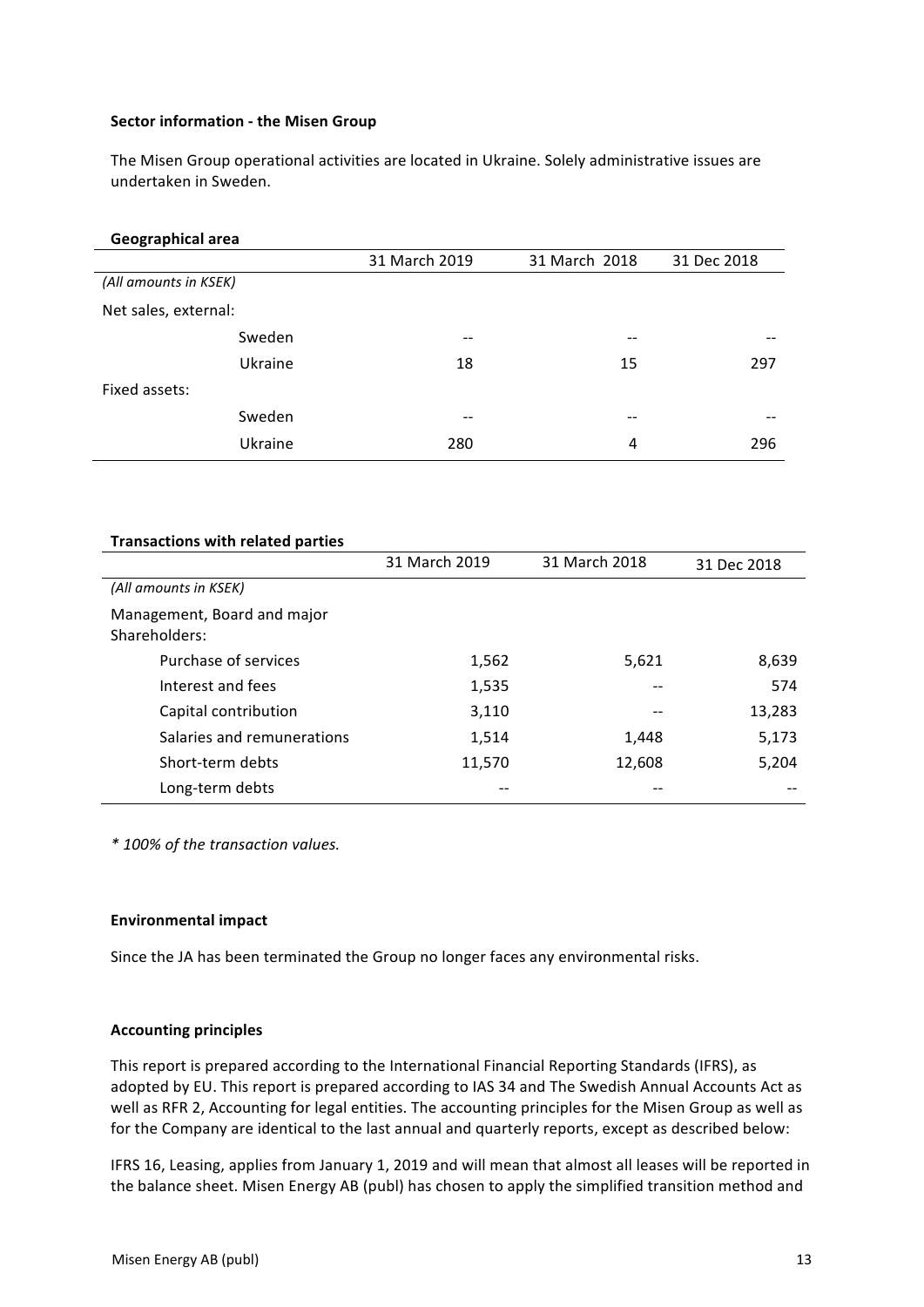will not recalculate the comparative figures. The company's lease commitments consist solely of lease agreements for premises and thus the new standard did not have any material impact on the company's financial reports.

### **Financial and other risks**

Before termination of JAA No.3, Misen Group focused on increasing the local hydrocarbons production in Ukraine by undertaking a large-scale investment program focused on development and modernization of gas production infrastructure. In this activity, the Group worked with a complex set of industry-specific risks such as price trends for oil and gas, currency risk and interest rate risks, regulatory matters relating to investigations, processing and environment and uncertainty in the value of the completed exploration work and the subsequent field development.

The current financial and other risks relate to the outcome of the ongoing arbitration proceeding what regards compensation to Misen Enterprises AB and LLC Karpatygaz for their share in the Joint Activity, enforcement of the arbitral awards rendered in accordance to the Arbitration Rules of the Arbitration Institute of the Stockholm Chamber of Commerce and other risks related to the multiple court proceedings in Ukraine.

A more in-depth explanation of the different risk exposures in the Company's business is included in the annual report 2018.

## **First North**

Misen Energy AB (publ) is listed on First North, which is an alternative market place operated by Nasdaq First North Stockholm and the Company adheres to the rules and regulations for First North. The Certified Adviser of the Company is Erik Penser Bank AB.

### **Publication of the January - March 2019 interim report**

This January – March 2019 interim report is published at the Company's website (http://www.misenenergy.se), and a printed version can be ordered at info@misenenergy.se.

*This information is information that Misen Energy AB (publ) is obliged to make public pursuant to the EU* Market Abuse Regulation. The information was submitted for publication, through the agency of *the contact person set out above, at 10:00 CEST on 29 May 2019.*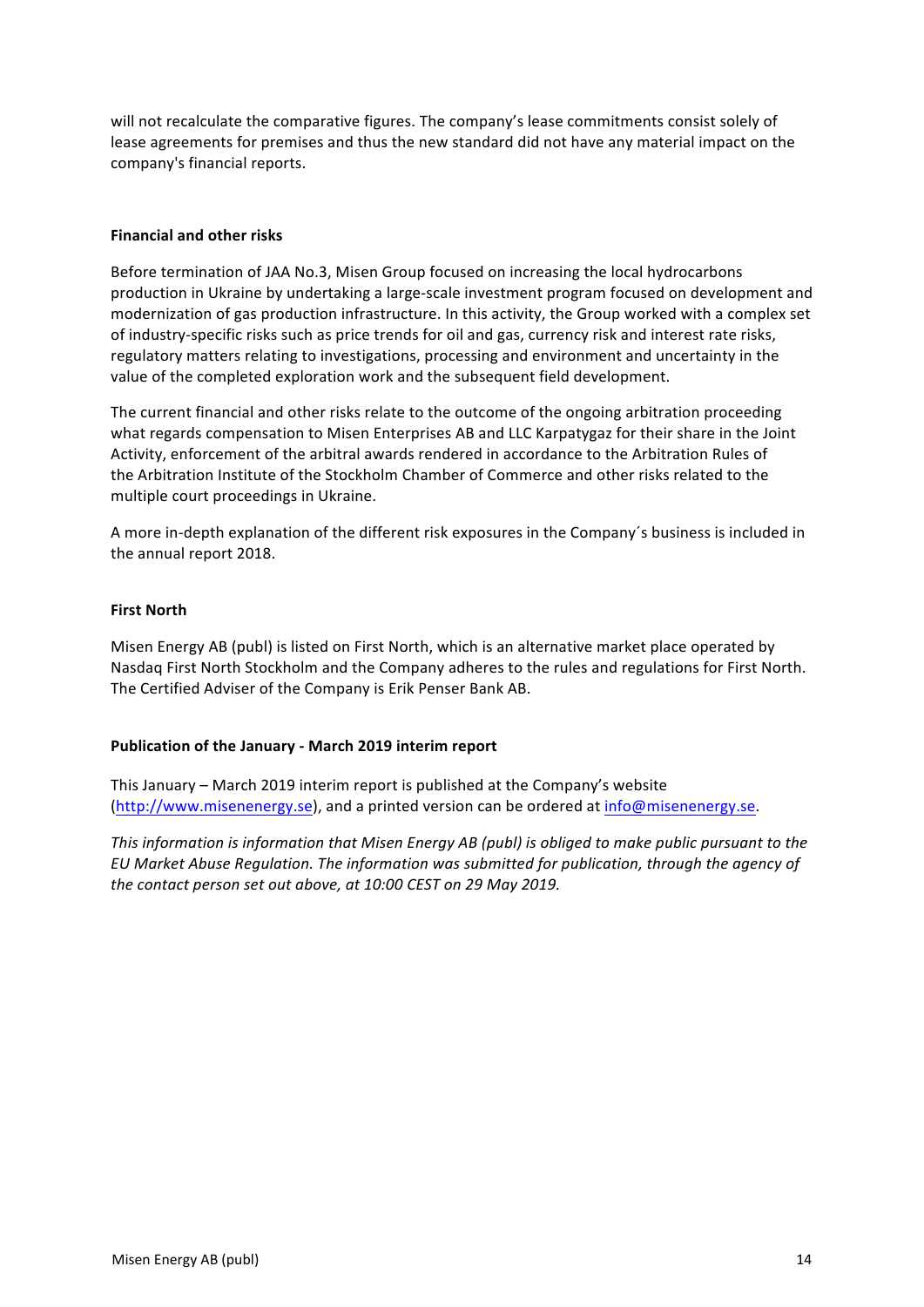#### **Future reports**

Next report, the interim January-June report 2019, will be published on 30 August 2019.

This report has not been subject to review by the Company's auditors.

#### **Stockholm, 29 May 2019**

For further information, please contact: Göran Wolff, MD

Direct line: +46 31 759 50 72 Mobile: +46 709 45 48 48 E-mail: goran@misenenergy.se info@misenenergy.se

Misen Energy AB (publ) (formerly Svenska Capital Oil AB (publ)) is a Swedish upstream oil and gas company with operations in Ukraine. The company was founded in 2004 and its shares are traded on Nasdaq First North since 12 June 2007.In 2011, Misen Energy AB (publ) acquired Misen Enterprises AB and its Ukrainian subsidiary, LLC Karpatygaz, including the rights to 50.01% of the revenue and profit from a gas production project in Ukraine. Under IFRS rules, this transaction is classified as a reverse takeover. In consideration of the acquisition, a new share issue was carried out. The gas producing assets were acquired by production cooperation via a joint activity project governed by a Joint Activity Agreement between at that time the wholly-owned direct and indirect subsidiaries of Misen Energy AB (publ), i.e. Misen Enterprises AB and LLC Karpatygaz (together 50.01%) and JSC Ukrgasvydobuvannya (49.99%), a subsidiary of the National Joint Stock Company Naftogaz of Ukraine. JSC Ukrgasvydobuvannya is the largest producer of natural gas in Ukraine. The purpose of the Joint Activity Agreement is to significantly increase production of gas and oil by providing modern technologies via a large-scale investment program for the purposes of attainment of profits.

In June 2016 and in July 2017 Misen Energy AB (publ) sold respectively 37.5% and 10% of Misen Enterprises AB shares to the Hong Kong based company Powerful United Limited. In March 2018, Misen Energy AB (publ) sold 2% of Misen Enterprises AB shares to Mr. Konstantin Guenevski. Owning (the remaining) 50.5% of Misen Enterprises AB shares, Misen Energy AB (publ) maintains full control of the company and preserves a right to obtain 50.5% of the future dividends from the operations in Ukraine.

The registered office of Misen Energy AB (publ) is in Stockholm and the shares are traded on First North under identification ticker MISE. The Certified Adviser of the company at Nasdaq First North is Erik Penser Bank AB, tel.: +46 8 463 80 00, e-mail: certifiedadviser@penser.se.

For further information, please visit our website www.misenenergy.se.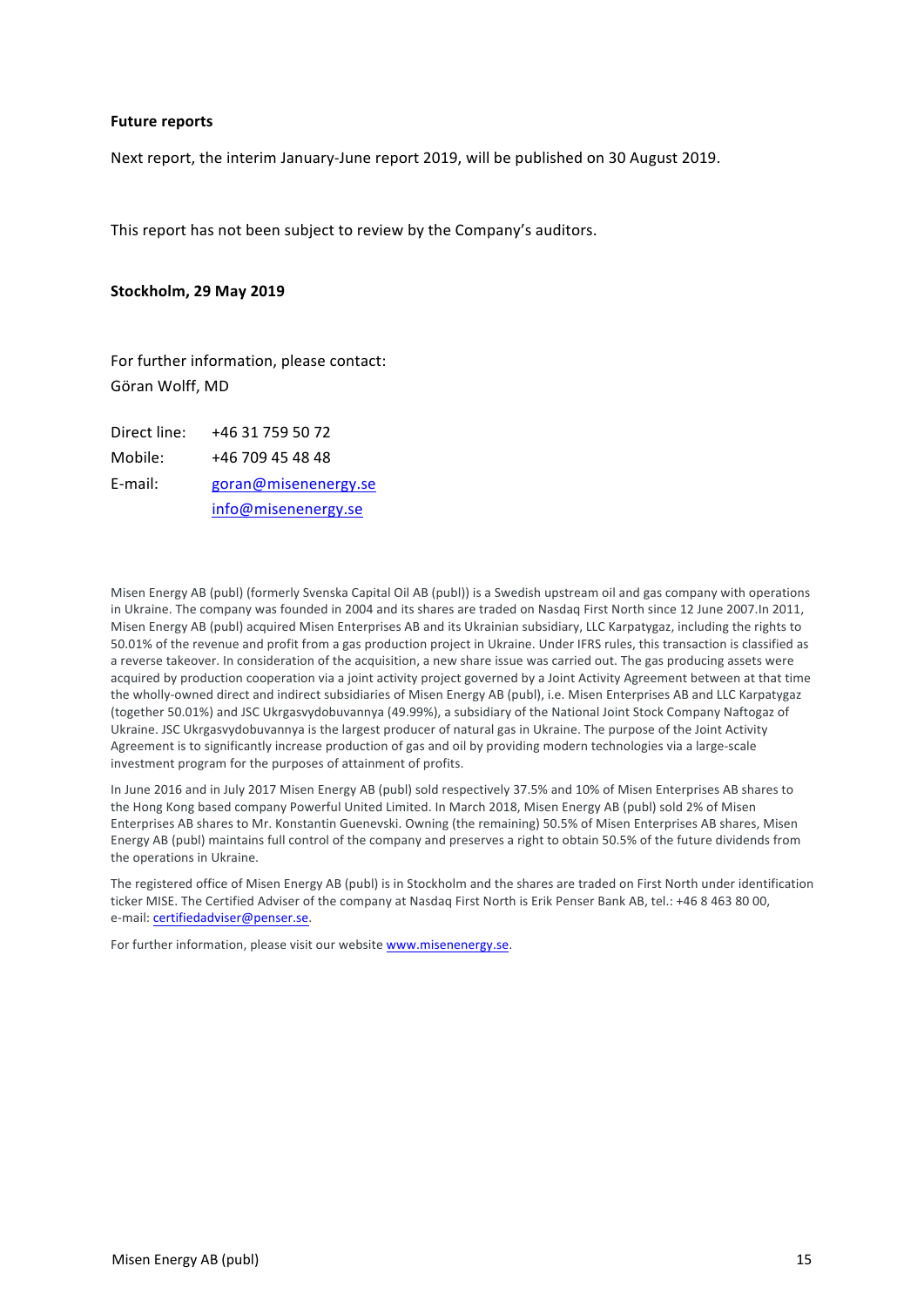### **CONDENSED INCOME STATEMENT-THE GROUP**

|                                                                       |          | 1 Jan - 31 March 1 Jan - 31 March | 1 Jan - 31 Dec |
|-----------------------------------------------------------------------|----------|-----------------------------------|----------------|
|                                                                       | 2019     | 2018                              | 2018           |
| All amounts in KSEK                                                   | 3 months | 3 months                          | 12 months      |
| <b>Operating revenue</b>                                              |          |                                   |                |
| Net sales                                                             | 18       | 15                                | 297            |
| Other operating income                                                | 2,877    | 148                               | 26,228         |
|                                                                       | 2,895    | 163                               | 26,525         |
| <b>Operating expenses</b>                                             |          |                                   |                |
| Other external expenses                                               | $-1,692$ | $-6,613$                          | $-17,496$      |
| Personnel expenses                                                    | $-4,159$ | $-2,130$                          | $-13,048$      |
| Depreciation and amortisation of tangible and intangible fixed assets | $-25$    | $-1$                              | -71            |
| Other operating cost                                                  |          | $-714$                            | $-50$          |
|                                                                       | $-5,876$ | $-9,458$                          | $-30,665$      |
| <b>Operating income/loss</b>                                          | $-2,981$ | $-9,295$                          | $-4,140$       |
| <b>Financial items</b>                                                | $-1,461$ | -4                                | -180           |
| Profit/loss after financial items                                     | $-4,442$ | $-9,299$                          | $-4,320$       |
| Taxes for the period                                                  | 0        | 0                                 | 0              |
| Loss for the period                                                   | $-4,442$ | $-9,299$                          | $-4,320$       |
| Loss is attributable to:                                              |          |                                   |                |
| Owners of Misen Energy AB (publ)                                      | $-1,982$ | $-5,300$                          | $-5,592$       |
| Non-contolling interests                                              | $-2,460$ | $-3,999$                          | 1,272          |
|                                                                       | $-4,442$ | $-9,299$                          | $-4,320$       |
| <b>Statement of comprehensive income - The Group</b>                  |          |                                   |                |
| Net loss for the period                                               | $-4,442$ | $-9,299$                          | $-4,320$       |
| Other comprehensive income                                            |          |                                   |                |
| Items possible for later reclassification in income statement:        |          |                                   |                |
| <b>Translation differences</b>                                        | 226      | -157                              | -87            |
| Other comprehensive income for the period, net after taxes            | 226      | $-157$                            | -87            |
| Total comprehensive income for the period                             | $-4,216$ | $-9,456$                          | -4,407         |
| Total comprehensive income for the period is attributable to:         |          |                                   |                |
| Owners of Misen Energy AB (publ)                                      | $-1,869$ | $-5,457$                          | $-5,637$       |
| Non-contolling interests                                              | $-2,347$ | $-3,999$                          | 1,230          |
|                                                                       | $-4,216$ | $-9,456$                          | $-4,407$       |

## Net earnings per share, attributable to the owners of Misen Energy AB's (publ) (in SEK per share)

| Net earnings for the period, before and after dilution | -0.01 | $-0.04$ | $-0.04$ |
|--------------------------------------------------------|-------|---------|---------|
|--------------------------------------------------------|-------|---------|---------|

Average number of shares for the period was 145,068,222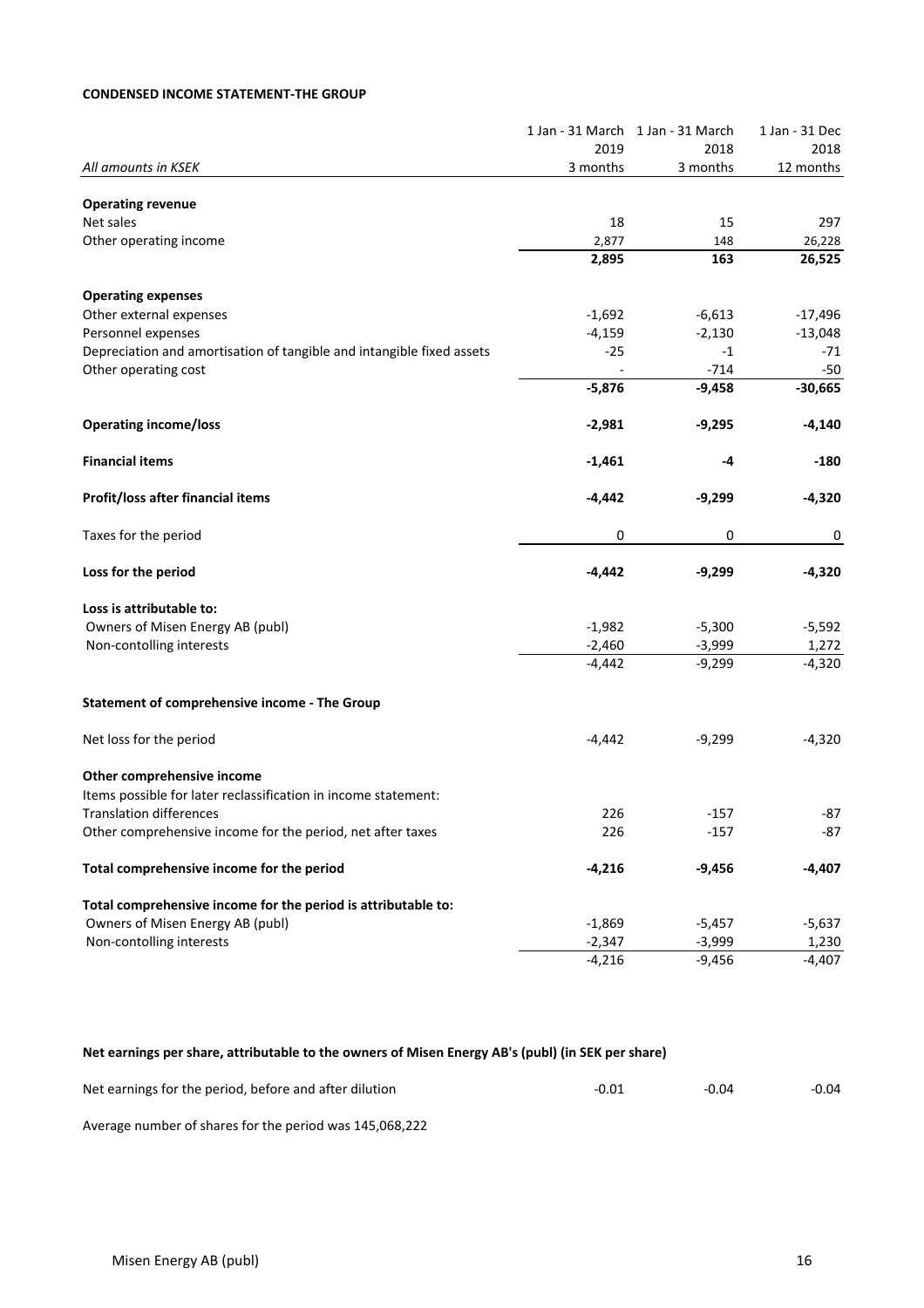### **CONDENSED BALANCE SHEET-THE GROUP**

| All amounts in KSEK                                     | 31 March 2019 | 31 March 2018 | 31 Dec 2018 |
|---------------------------------------------------------|---------------|---------------|-------------|
| <b>ASSETS</b>                                           |               |               |             |
| <b>Non-current assets</b>                               |               |               |             |
| Intangible fixed assets                                 |               | 0             | 1           |
| Tangible fixed assets                                   | 280           | 4             | 295         |
| <b>Total non-current assets</b>                         | 280           | 4             | 296         |
| <b>Current assets</b>                                   |               |               |             |
| Stock                                                   | 102           |               | 95          |
| Accounts receivable                                     | 8,845         | 61            | 8,384       |
| Other receivables                                       | 2,830         | 4,228         | 2,834       |
| Prepaid expenses and accrued income                     | 299           | 383           | 351         |
| <b>Total current assets</b>                             | 12,076        | 4,672         | 11,664      |
| <b>Cash and bank balances</b>                           | 16            | 5,059         | 42          |
| <b>Total current assets</b>                             | 12,092        | 9,731         | 11,706      |
| <b>TOTAL ASSETS</b>                                     | 12,372        | 9,735         | 12,002      |
| All amounts in KSEK                                     | 31 March 2019 | 31 March 2018 | 31 Dec 2018 |
|                                                         |               |               |             |
| <b>EQUITY AND LIABILITIES</b>                           |               |               |             |
| Equity attributable to owners of Misen Energy AB (publ) | $-23,749$     | $-17,170$     | $-19,901$   |
| Non-controlling interests                               | 5,309         | $-2,103$      | 5,677       |
| <b>Total equity</b>                                     | $-18,440$     | $-19,273$     | $-14,224$   |
| <b>Current liabilities</b>                              |               |               |             |
| Accounts payable                                        | 15,945        | 24,039        | 15,438      |
| Short-term loans                                        | 2,606         |               | 2,553       |
| Other short-term debt                                   | 3,614         | 1,977         | 2,480       |
| Accrued expenses and deferred income                    | 8,647         | 2,992         | 5,755       |
| <b>Total current liabilities</b>                        | 30,812        | 29,008        | 26,226      |
| <b>TOTAL EQUITY AND LIABILITIES</b>                     | 12,372        | 9,735         | 12,002      |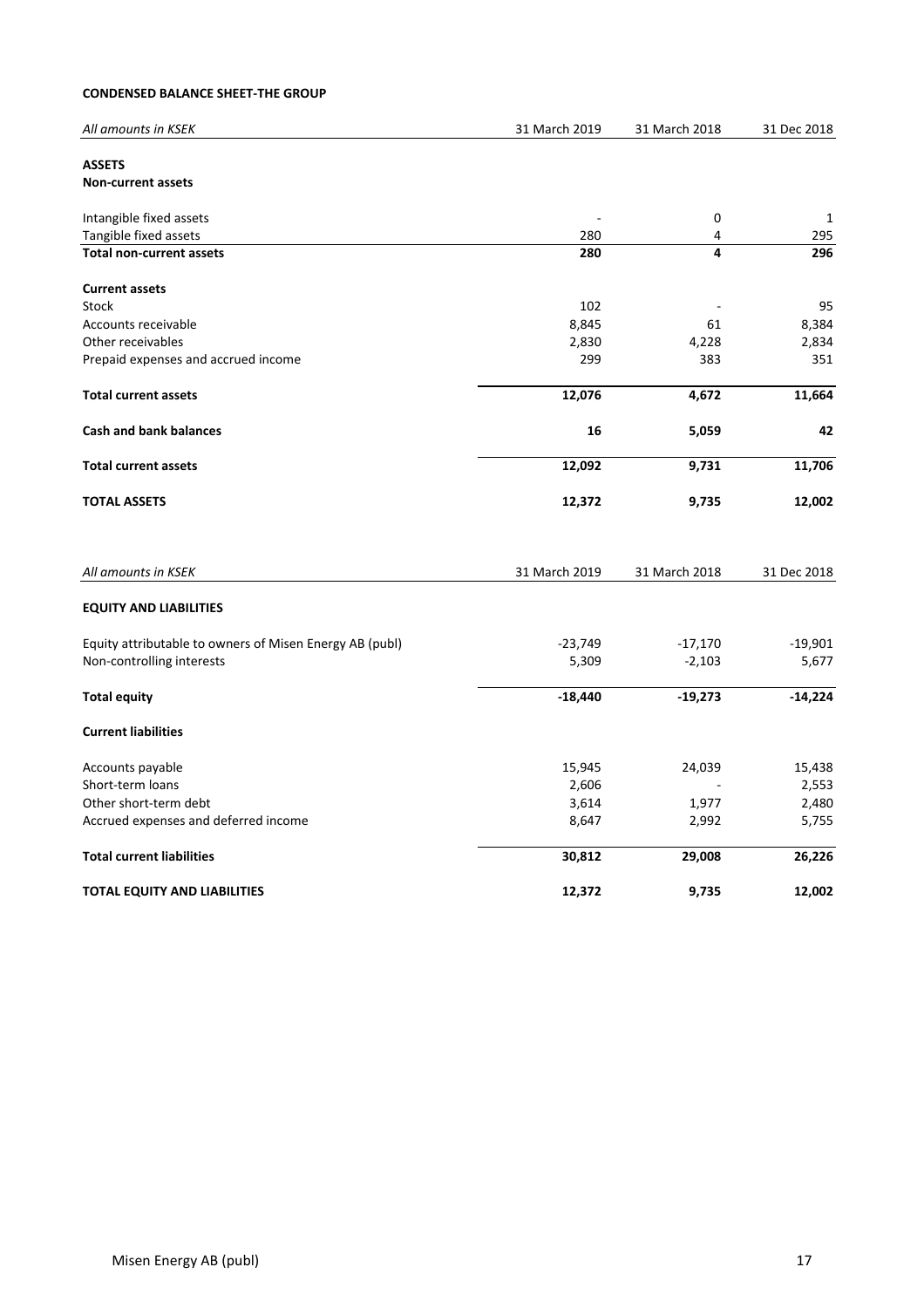#### **CONDENSED STATEMENT OF CHANGES IN EQUITY - THE GROUP**

|                                                   |               |              | Attributable to owners of Misen Energy AB (publ) |                             |              |                                  |                     |
|---------------------------------------------------|---------------|--------------|--------------------------------------------------|-----------------------------|--------------|----------------------------------|---------------------|
| All amounts in KSEK                               | Share capital | Other equity | Other reserves                                   | <b>Retained</b><br>earnings | <b>Total</b> | Non-<br>controlling<br>interests | <b>Total equity</b> |
| Equity brought forward 2018-01-01                 | 290,136       | $-274,435$   | $-237$                                           | $-6,805$                    | 8,659        | $-28,604$                        | $-19,945$           |
| <b>Net result</b>                                 |               |              |                                                  |                             |              |                                  |                     |
| Net result of the period Jan-March 2018           | 0             | 0            | $\mathbf 0$                                      | $-5,300$                    | $-5,300$     | $-3,999$                         | $-9,299$            |
| Other comprehensive income                        |               |              |                                                  |                             |              |                                  |                     |
| <b>Translation difference</b>                     | 0             | 0            | 0                                                | $-79$                       | $-79$        | $-78$                            | $-157$              |
| <b>Total comprehensive income</b>                 | 0             | 0            | 0                                                | $-5,379$                    | $-5,379$     | $-4,077$                         | $-9,456$            |
| Transactions with non-contolling interests        |               |              |                                                  |                             |              |                                  |                     |
| Sale of shares in subsidiary                      | 0             | $\mathbf 0$  | $\mathbf 0$                                      |                             | 0            | 10,128                           | 10,128              |
| Other transactions with non-controlling interests |               |              |                                                  | $-20,540$                   | $-20,540$    | 20,540                           |                     |
| Total transactions with non-controlling interests | 0             | 0            | 0                                                | $-20,540$                   | $-20,540$    | 30,668                           | 10,128              |
| Equity brought forward 2018-03-31                 | 290,136       | $-274,435$   | $-237$                                           | $-32,724$                   | $-17,260$    | $-2,014$                         | $-19,273$           |
| Equity brought forward 2018-04-01                 | 290,136       | $-274,435$   | $-237$                                           | $-32,724$                   | $-17,260$    | $-2,014$                         | $-19,273$           |
| Net result of the period April - Dec 2018         | $\Omega$      | $\mathbf 0$  | $-292$                                           | $-292$                      | $-292$       | 5,271                            | 4,979               |
| Other comprehensive income                        |               |              |                                                  |                             |              |                                  |                     |
| <b>Translation difference</b>                     | 0             | 0            | 0                                                | 34                          | 34           | 36                               | 70                  |
| <b>Total comprehensive income</b>                 | 0             | 0            | 0                                                | $-258$                      | $-258$       | 5,307                            | 5,049               |
| Transactions with non-contolling interests        |               |              |                                                  |                             |              |                                  |                     |
| Sale of shares in subsidiary                      | 0             | 0            | 0                                                | 11,348                      | 11,348       | $-11,348$                        | 0                   |
| Other transactions with non-controlling interests | 0             | 0            | 0                                                | $-13,731$                   | $-13,731$    | 13,731                           | 0                   |
| Total transactions with non-controlling interests | O.            | 0            | 0                                                | $-2,383$                    | $-2,383$     | 2,383                            | $\Omega$            |
| Equity brought forward 2018-12-31                 | 290,136       | $-274,435$   | $-237$                                           | $-35,365$                   | $-19,901$    | 5,676                            | $-14,224$           |
| <b>Equity opening balance</b>                     | 290,136       | -274,435     | $-237$                                           | $-35,365$                   | $-19,901$    | 5,676                            | $-14,224$           |
| <b>Total comprehensive income</b>                 |               |              |                                                  |                             |              |                                  |                     |
| Net result of the period Jan-March 2019           |               |              |                                                  | $-1,982$                    | $-1,982$     | $-2,460$                         | $-4,442$            |
| Other comprehensive income                        |               |              |                                                  |                             |              |                                  |                     |
| <b>Translation difference</b>                     |               |              |                                                  | 115                         | 115          | 111                              | 226                 |
| <b>Total comprehensive income</b>                 | 0             | 0            | 0                                                | $-1,867$                    | $-1,867$     | $-2,349$                         | $-4,216$            |
| Transactions with non-contolling interests        |               |              |                                                  |                             |              |                                  |                     |
| Other transactions with non-controlling interests |               |              |                                                  | $-1,982$                    | $-1,982$     | 1,982                            | O                   |
| Equity brought forward 2019-03-31                 | 290,136       | $-274,435$   | $-237$                                           | $-39,214$                   | $-23,750$    | 5,309                            | $-18,440$           |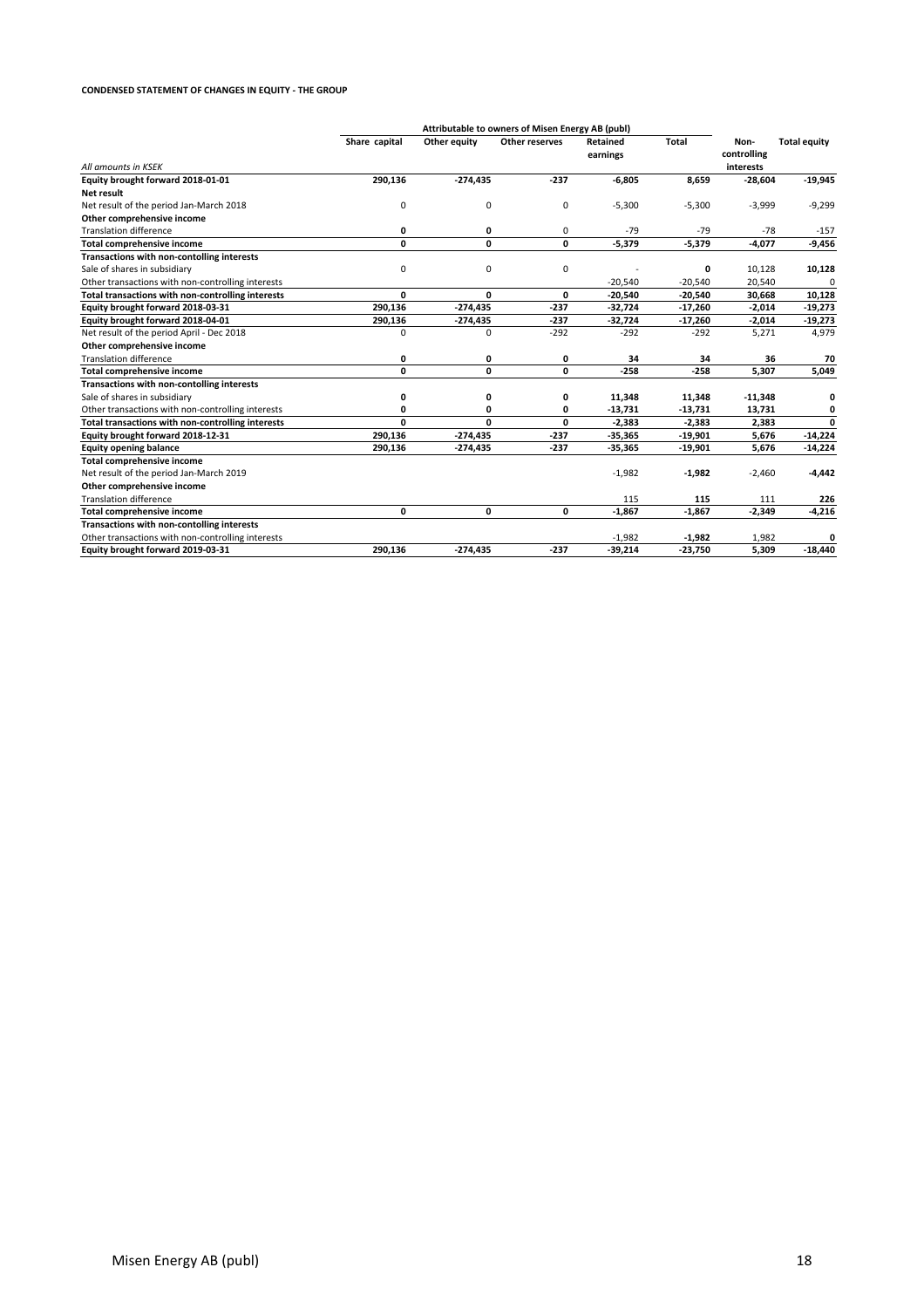|                                                                         | 1 Jan-31 March | 1 Jan-31 March          | 1 Jan-31 Dec |
|-------------------------------------------------------------------------|----------------|-------------------------|--------------|
|                                                                         | 2019           | 2018                    | 2018         |
| All amounts in KSEK                                                     | 3 months       | 3 months                | 12 months    |
| <b>Operating activities</b>                                             |                |                         |              |
| Operating income                                                        | $-2,981$       | $-9,295$                | $-4,140$     |
| Adjustment for non-cash items                                           | 1,732          | 403                     | $-8,373$     |
| Interest and dividends received                                         |                | $\mathbf{1}$            | 4            |
| Interest paid                                                           | $-2$           | $-5$                    | $-53$        |
| Income tax                                                              |                |                         | $-7$         |
| Cash flow from operating activities                                     |                |                         |              |
| before working capital changes                                          | $-1,251$       | $-8,896$                | $-12,569$    |
| Decrease(+)/increase in stocks                                          | $-1$           |                         | $-94$        |
| Decrease(+)/increase in receivables                                     | 230            | $-21,153$               | 857          |
| Decrease(-)/increase in short-term debts                                | 989            | 22,797                  | $-2,731$     |
| <b>Cash-flow from operating activities</b>                              | $-33$          | $-7,252$                | $-14,537$    |
| <b>Investing activities</b>                                             |                |                         |              |
| Acquisition of tangible and intangible assets                           |                |                         | $-536$       |
| Sale of tangible and intangible assets                                  | 9              |                         | 247          |
| Sale of shares in subsidiary                                            |                | 10,128                  | 10,128       |
| Cash flow from investing activities                                     | 9              | 10,128                  | 9,839        |
| <b>Financing activities</b>                                             |                |                         |              |
| Change in interest bearing debt (increase+)                             |                |                         | 2,553        |
| Cash flow from financing activities                                     | $\mathbf 0$    | $\mathbf 0$             | 2,553        |
|                                                                         | $-24$          |                         |              |
| Cash flow for the period                                                | 42             | 2,876                   | $-2,145$     |
| Cash at the beginning of the period<br>Exchange rate difference in cash | $-2$           | 2,181<br>$\overline{2}$ | 2,181        |
| Cash at the end of the period                                           | 16             | 5,059                   | 6<br>42      |
|                                                                         |                |                         |              |

# **CONDENSED STATEMENT OF CASH FLOWS - THE GROUP**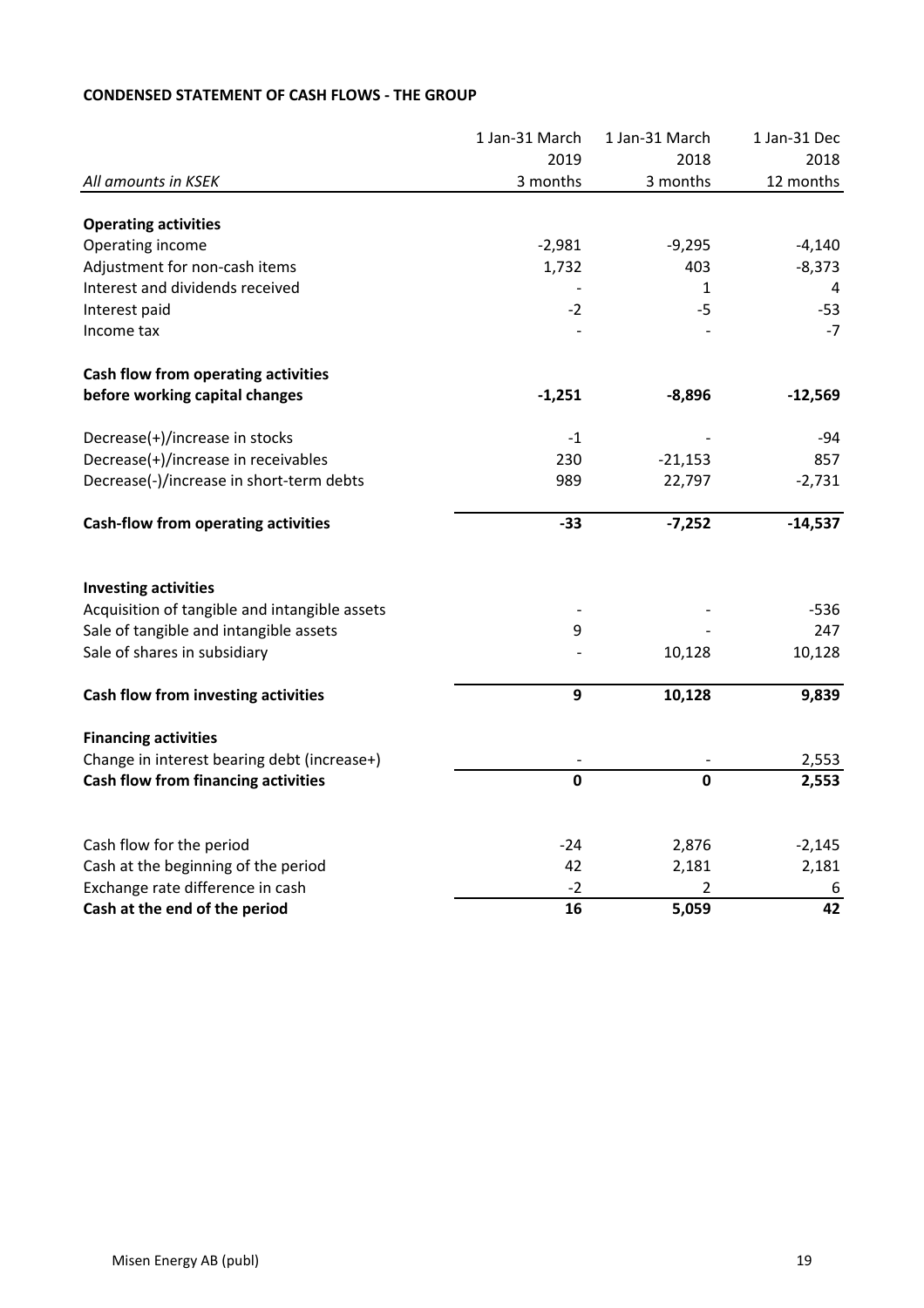## **CONDENSED INCOME STATEMENT - PARENT COMPANY**

|                                                    | 1 Jan - 31 March         | 1 Jan - 31 March     | 1 Jan-31 Dec          |
|----------------------------------------------------|--------------------------|----------------------|-----------------------|
|                                                    | 2019                     | 2018                 | 2019                  |
| All amounts in KSEK                                | 3 months                 | 3 months             | 12 months             |
|                                                    |                          |                      |                       |
| <b>Operating revenue</b><br>Other operating income | 4,504                    | 1,394                | 7,620                 |
|                                                    | 4,504                    | 1,394                | 7,620                 |
|                                                    |                          |                      |                       |
| <b>Operating expenses</b>                          |                          |                      |                       |
| Other external expenses                            | $-1,385$                 | $-600$               | $-8,386$              |
| Personnel expenses                                 | $-2,666$<br>$-4,051$     | $-2,006$<br>$-2,606$ | $-5,869$<br>$-14,255$ |
|                                                    |                          |                      |                       |
| <b>Operating result</b>                            | 453                      | $-1,212$             | $-6,635$              |
| Result from sale of subsidiary                     | $\overline{a}$           | 488                  | 488                   |
| Financial items net                                | 74                       | -5                   | $-255$                |
|                                                    | 74                       | 483                  | 233                   |
| Profit/loss after financial items                  | 527                      | $-729$               | $-6,402$              |
| Taxes for the period                               | $\overline{\phantom{a}}$ |                      |                       |
| Net profit/loss                                    | 527                      | $-729$               | $-6,402$              |
| Statement of comprehensive income - Parent company |                          |                      |                       |
| Net loss for the period                            | 527                      | $-729$               | $-6,402$              |
| Other comprehensive income                         |                          |                      |                       |
|                                                    |                          |                      |                       |
| Total comprehensive income for the period          | 527                      | $-729$               | $-6,402$              |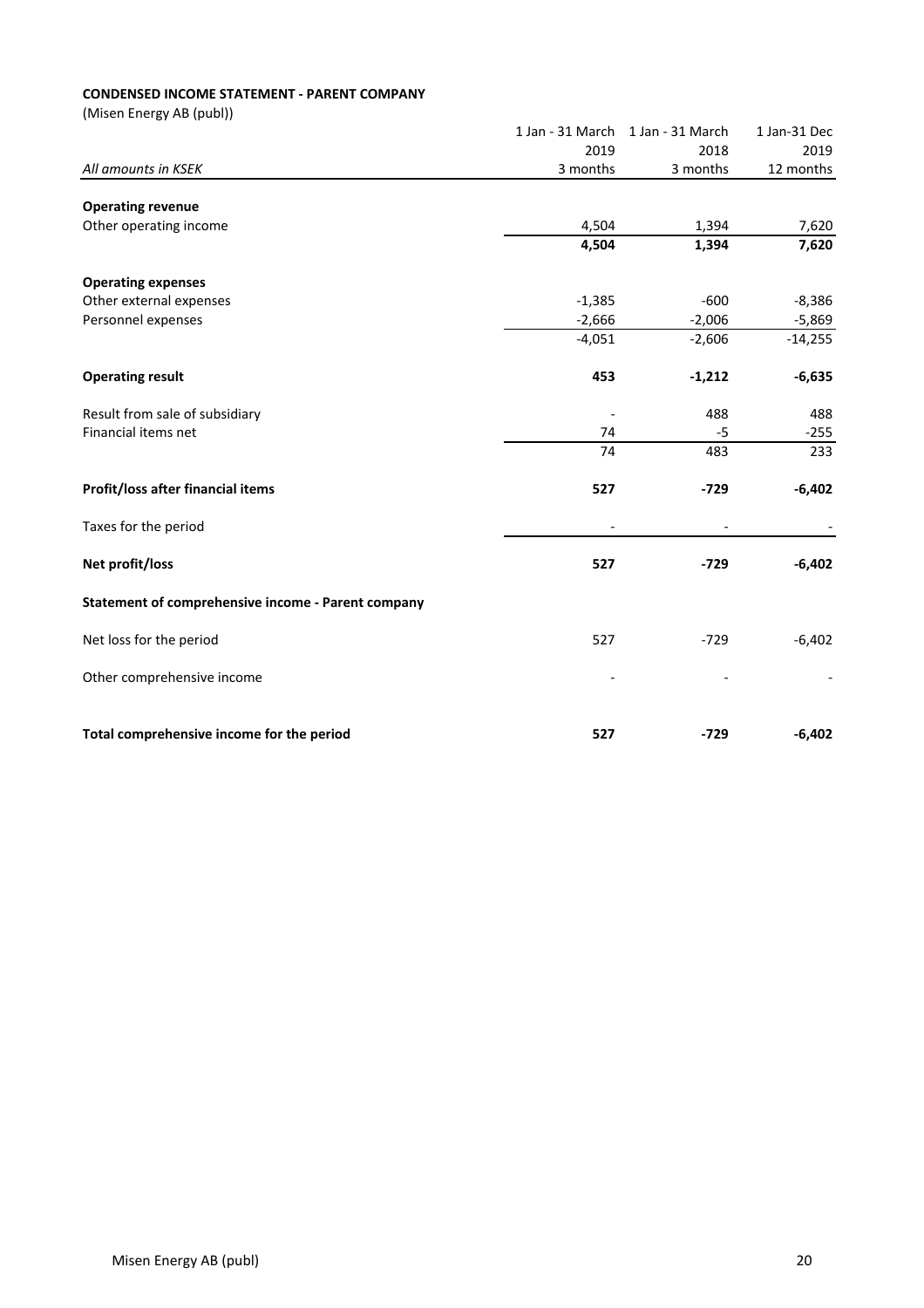### **CONDENSED BALANCE SHEET - PARENT COMPANY**

| All amounts in KSEK                      | 31 March 2019 | 31 March 2018 | 31 Dec 2018 |
|------------------------------------------|---------------|---------------|-------------|
| <b>ASSETS</b>                            |               |               |             |
| <b>Non-current assets</b>                |               |               |             |
| <b>Financial fixed assets</b>            |               |               |             |
| Shares in subsidiaries                   | 317,359       | 308,359       | 313,359     |
| <b>Total financial fixed assets</b>      | 317,359       | 308,359       | 313,359     |
| <b>Total fixed assets</b>                | 317,359       | 308,359       | 313,359     |
| <b>Total non-current assets</b>          | 317,359       | 308,359       | 313,359     |
| <b>Current receivables</b>               |               |               |             |
| Other receivables                        | 2             | 1             | 1           |
| Short-term receivables subsidiaries      |               | 12,701        |             |
| Prepaid expenses and accrued income      | 289           | 384           | 339         |
|                                          | 291           | 13,086        | 340         |
| <b>Cash and bank balances</b>            | 9             | 4,988         | 35          |
| <b>Total current assets</b>              | 300           | 18,074        | 375         |
| <b>TOTAL ASSETS</b>                      | 317,659       | 326,433       | 313,734     |
| All amounts in KSEK                      | 31 March 2019 | 31 March 2018 | 31 Dec 2018 |
| <b>EQUITY AND LIABILITIES</b>            |               |               |             |
| <b>Equity</b>                            |               |               |             |
| <b>Restricted equity</b>                 |               |               |             |
| Share capital                            | 290,136       | 290,136       | 290,136     |
| Statutory reserves                       | 345           | 345           | 345         |
|                                          | 290,481       | 290,481       | 290,481     |
| Non-restricted equity                    |               |               |             |
| Profit/Loss brought forward              | $-2,815$      | 3,590         | 3,588       |
| Profit/loss for the year                 | 527           | $-729$        | $-6,402$    |
|                                          | $-2,288$      | 2,861         | $-2,814$    |
| <b>Total equity</b>                      | 288,193       | 293,342       | 287,667     |
| <b>Non-current liabilities</b>           |               |               |             |
| Other long-term debts to group companies | 88            | 88            | 88          |
| <b>Total non-current liabilities</b>     | 88            | 88            | 88          |
| <b>Current liabilities</b>               |               |               |             |
| Accounts payable                         | 10,697        | 19,545        | 10,602      |
| Short-term loans                         | 2,606         |               | 2,553       |
| Other short-term liabilities             | 380           | 11,666        | 417         |
| Accrued expenses and deferred income     | 6,747         | 1,792         | 4,293       |
| <b>Total current liabilities</b>         | 29,378        | 33,003        | 25,979      |
|                                          |               |               |             |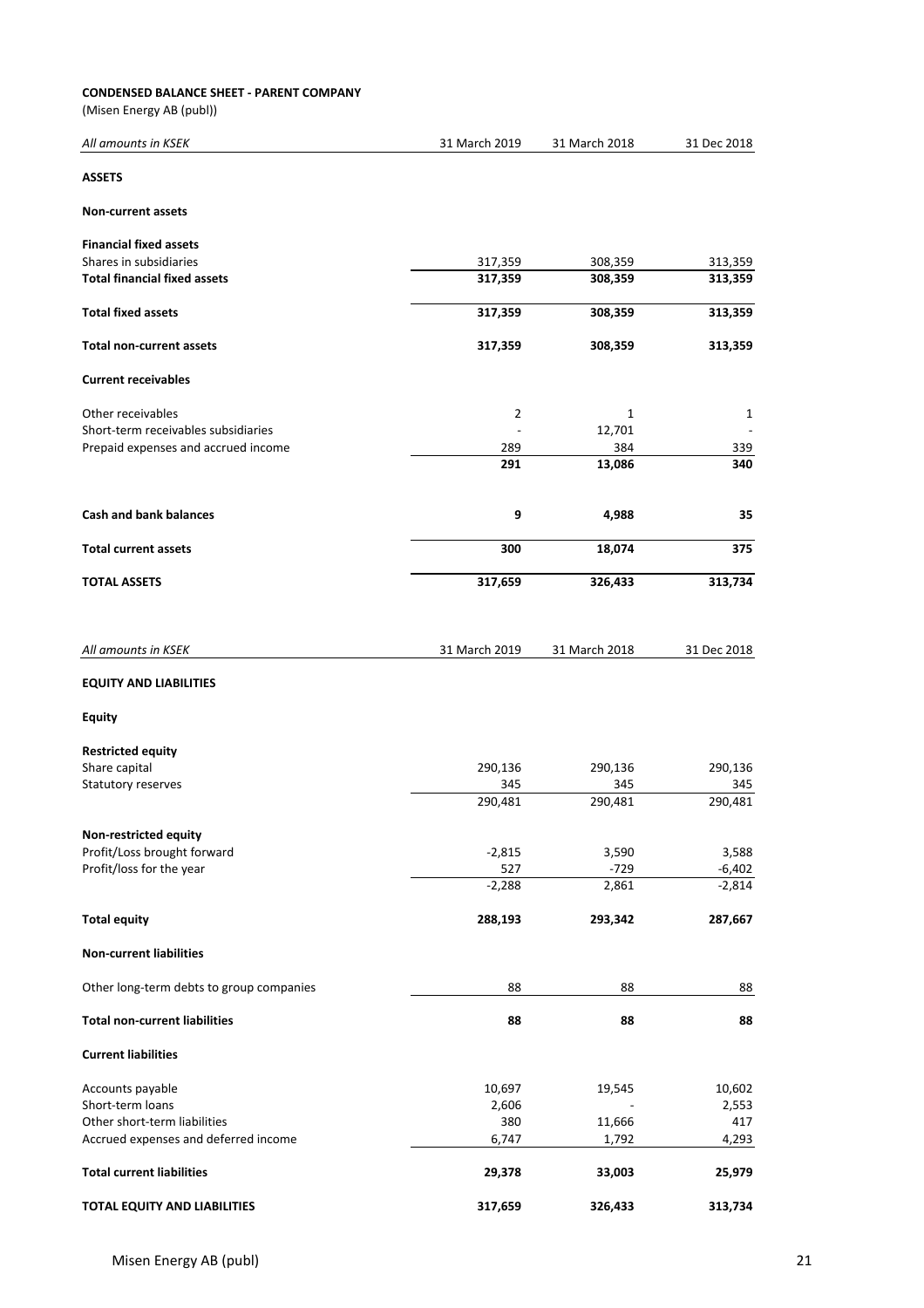### **CONDENSED STATEMENT OF CHANGES IN EQUITY - PARENT COMPANY**

|                                            |                          |                  | <b>Share</b> |                 |              |
|--------------------------------------------|--------------------------|------------------|--------------|-----------------|--------------|
|                                            | <b>Share</b>             | <b>Statutory</b> | Premium      | <b>Retained</b> |              |
| All amounts in KSEK                        | capital                  | reserves         | reserve      | earnings        | Total equity |
| Equity brought forward 2018-01-01          | 290,136                  | 345              | 714,285      | -710,697        | 294,069      |
| Net result                                 |                          |                  |              |                 |              |
| Net result of the period Jan - March 2018  | ۰                        |                  |              | $-729$          | $-729$       |
| Total comprehensive income                 | 0                        | 0                | 0            | $-729$          | -729         |
| Equity brought forward 2018-03-31          | 290,136                  | 345              | 714.285      | $-711,426$      | 293,340      |
| Net result                                 |                          |                  |              |                 |              |
| Net result for the period April - Dec 2018 | $\overline{\phantom{0}}$ |                  |              | $-5,673$        | $-5,673$     |
| Equity brought forward 2018-12-31          | 290,136                  | 345              | 714,285      | -717,099        | 287,667      |
| Equity opening balance 2019-01-01          | 290,136                  | 345              | 714,285      | $-717,099$      | 287,667      |
| Net result                                 |                          |                  |              |                 |              |
| Net result of the period Jan - March 2019  | ٠                        |                  |              | 527             | 527          |
| Equity brought forward 2019-03-31          | 290.136                  | 345              | 714.285      | $-716.569$      | 288.194      |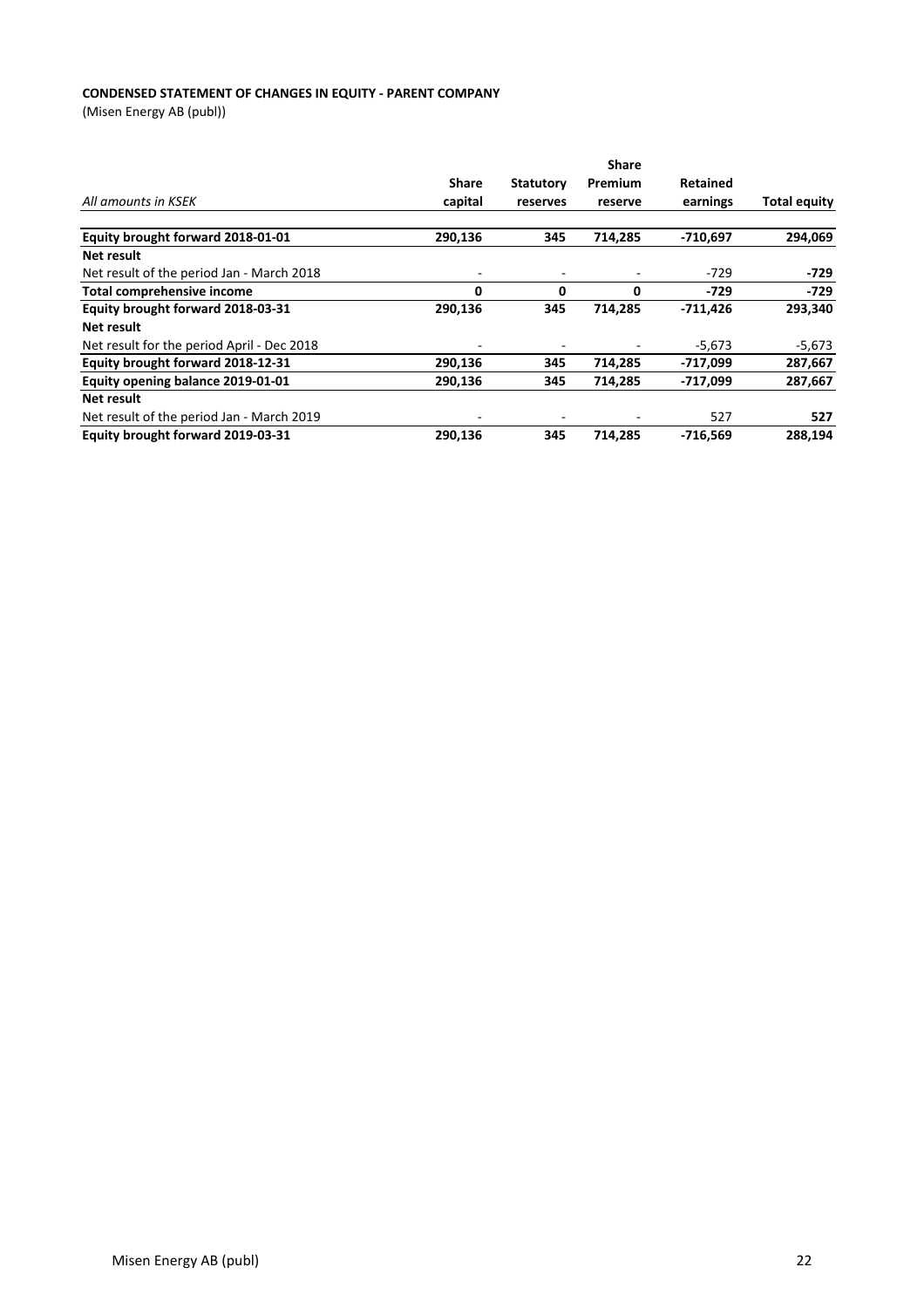# **CONDENSED STATEMENT OF CASH FLOWS - PARENT COMPANY**

|                                             | 1 Jan-31 March | 1 Jan-31 March | 1 Jan-31 Dec |
|---------------------------------------------|----------------|----------------|--------------|
|                                             | 2019           | 2018           | 2018         |
| All amounts in KSEK                         | 3 months       | 3 months       | 12 months    |
| Operating activities                        |                |                |              |
| Operating income                            | 453            | $-1,212$       | $-6,635$     |
| Interest paid                               | $-2$           | -5             | -53          |
| Cash flow from operating activities         |                |                |              |
| before working capital changes              | 451            | $-1,217$       | $-6,688$     |
| Decrease(+)/increase in receivables         | 49             | $-7,708$       | 40           |
| Decrease(-)/increase in accounts payable    | 95             | 2,088          | $-7,057$     |
| Decrease(-)/increase(+) in short term debts | $-621$         | 55             | $-585$       |
| Cash flow from operating activities         | $-26$          | $-6,782$       | $-14,290$    |
| <b>Investment activities</b>                |                |                |              |
| Sale of shares in subsidiary                |                | 10,126         | 10,128       |
| Cash flow from investing activities         | $\pmb{0}$      | 10,126         | 10,128       |
| <b>Financing activities</b>                 |                |                |              |
| Change in interest bearing debt             |                |                | 2,553        |
| Cash flow from financing activities         | $\mathbf 0$    | $\mathbf 0$    | 2,553        |
| Cash flow for the period                    | $-26$          | 3,344          | $-1,609$     |
| Cash at the beginning of the period         | 35             | 1,644          | 1,644        |
| Cash at the end of the period               | 9              | 4,988          | 35           |